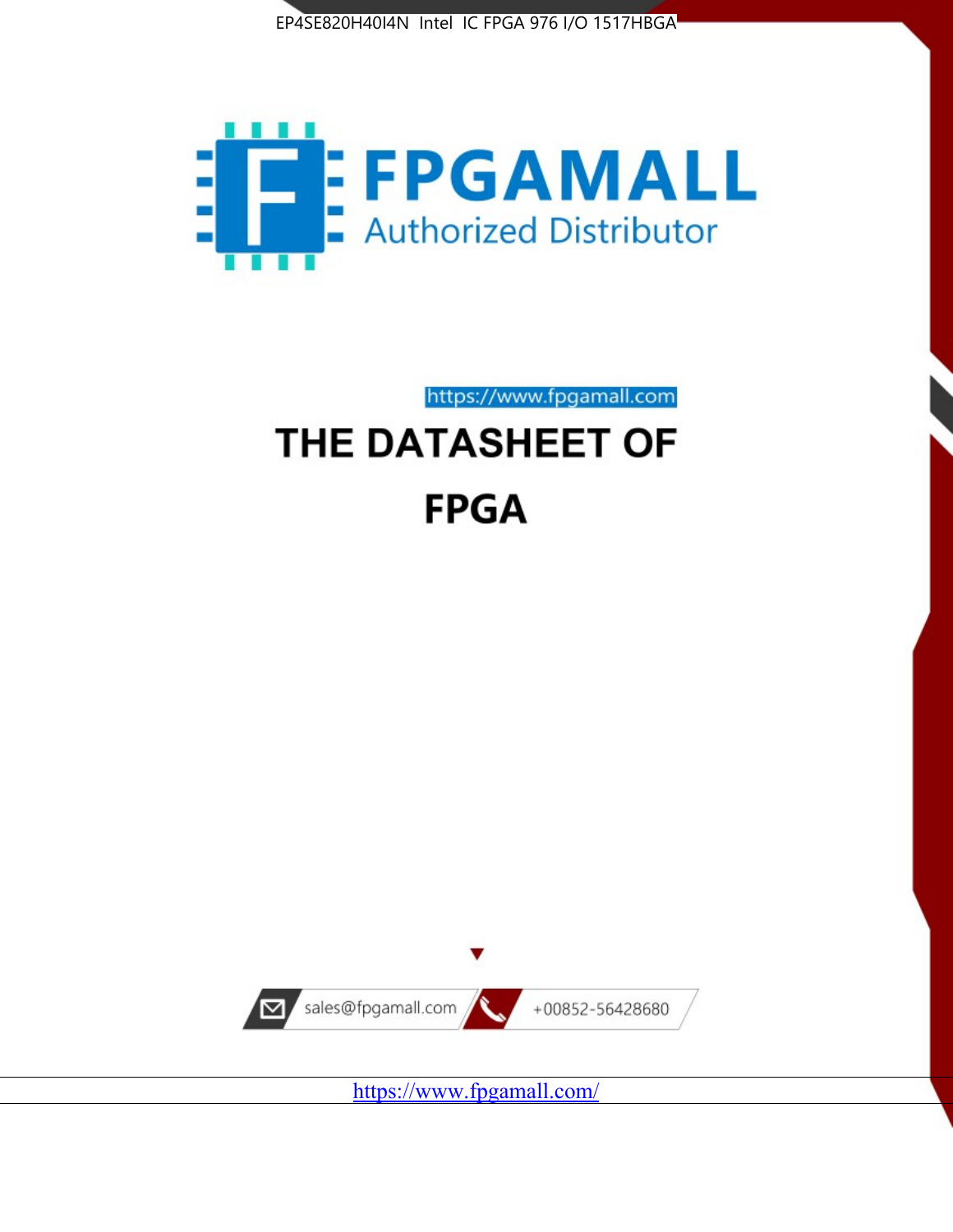EP4SE820H40I4N Intel IC FPGA 976 I/O 1517HBGA



# **1. Overview for the Stratix IV Device Family**

**SIV51001-3.5**

Altera® Stratix® IV FPGAs deliver a breakthrough level of system bandwidth and power efficiency for high-end applications, allowing you to innovate without compromise. Stratix IV FPGAs are based on the Taiwan Semiconductor Manufacturing Company (TSMC) 40-nm process technology and surpass all other high-end FPGAs, with the highest logic density, most transceivers, and lowest power requirements.

The Stratix IV device family contains three optimized variants to meet different application requirements:

- Stratix IV E (Enhanced) FPGAs—up to 813,050 logic elements (LEs), 33,294 kilobits (Kb) RAM, and 1,288 18 x 18 bit multipliers
- Stratix IV GX transceiver FPGAs—up to 531,200 LEs, 27,376 Kb RAM, 1,288 18 x 18-bit multipliers, and 48 full-duplex clock data recovery (CDR)-based transceivers at up to 8.5 Gbps
- Stratix IV GT—up to 531,200 LEs, 27,376 Kb RAM, 1,288 18 x 18-bit multipliers, and 48 full-duplex CDR-based transceivers at up to 11.3 Gbps

The complete Altera high-end solution includes the lowest risk, lowest total cost path to volume using HardCopy® IV ASICs for all the family variants, a comprehensive portfolio of application solutions customized for end-markets, and the industry leading Quartus® II software to increase productivity and performance.

f For information about upcoming Stratix IV device features, refer to the *[Upcoming](http://www.altera.com/literature/hb/stratix-iv/uf01001.pdf?GSA_pos=2&WT.oss_r=1&WT.oss=upcoming)  [Stratix IV Device Features](http://www.altera.com/literature/hb/stratix-iv/uf01001.pdf?GSA_pos=2&WT.oss_r=1&WT.oss=upcoming)* document.

f For information about changes to the currently published *Stratix IV Device Handbook*, refer to the *[Addendum to the Stratix IV Device Handbook](http://www.altera.com/literature/hb/stratix-iv/stx4_siv54002.pdf)* chapter.

This chapter contains the following sections:

- "Feature Summary" on page 1–2
- "Architecture Features" on page 1–6
- "Integrated Software Platform" on page 1–19
- "Ordering Information" on page 1–19

@2016 Altera Corporation. All rights reserved. ALTERA, ARRIA, CYCLONE, HARDCOPY, MAX, MEGACORE, NIOS, QUARTUS and STRATIX words and logos are trademarks of Altera Corporation and registered in the U.S. Patent and Trademark



Stratix IV Device Handbook Volume 1 January 2016

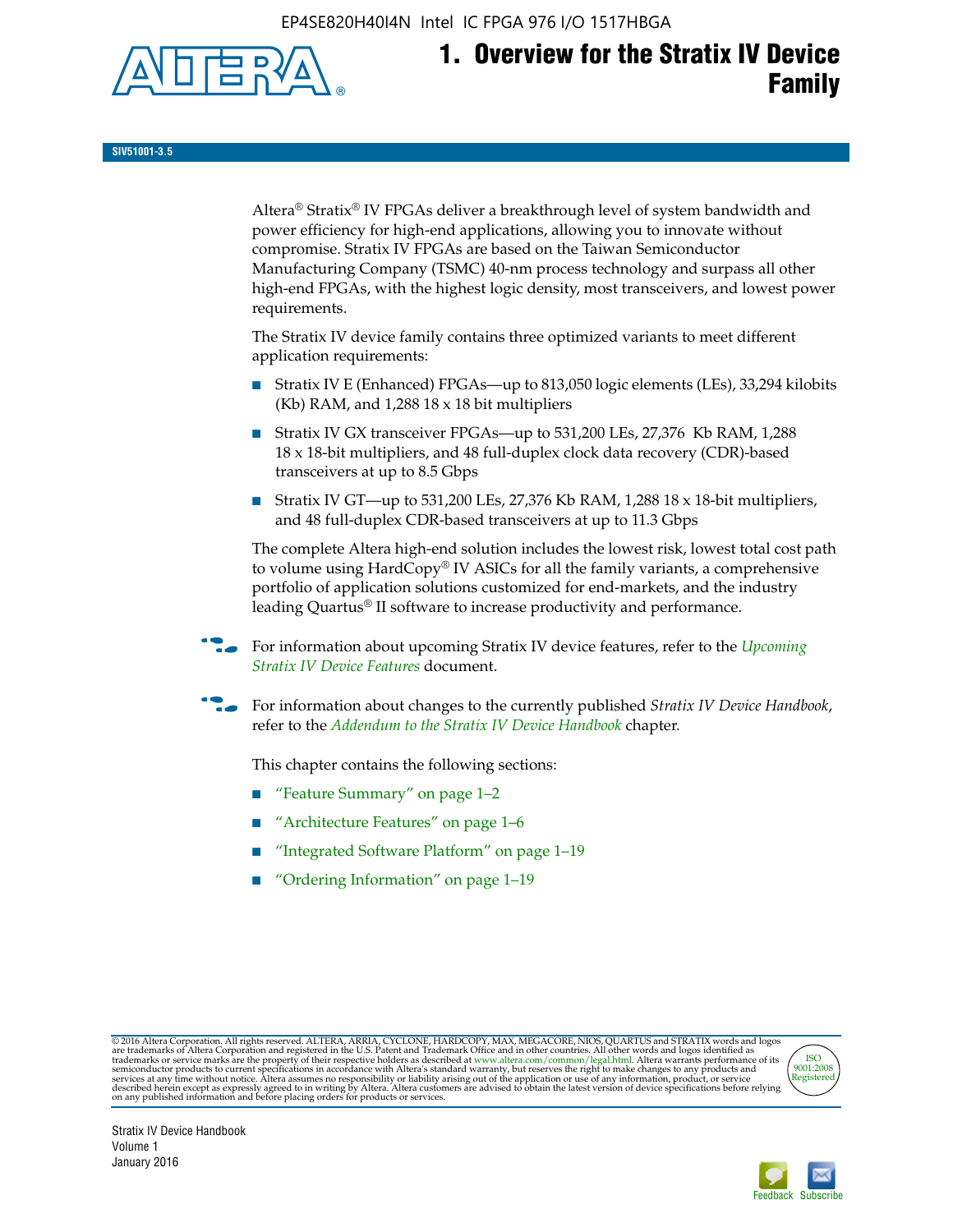# **Feature Summary**

The following list summarizes the Stratix IV device family features:

- Up to 48 full-duplex CDR-based transceivers in Stratix IV GX and GT devices supporting data rates up to 8.5 Gbps and 11.3 Gbps, respectively
- Dedicated circuitry to support physical layer functionality for popular serial protocols, such as PCI Express (PCIe) (PIPE) Gen1 and Gen2, Gbps Ethernet (GbE), Serial RapidIO, SONET/SDH, XAUI/HiGig, (OIF) CEI-6G, SD/HD/3G-SDI, Fibre Channel, SFI-5, and Interlaken
- Complete PCIe protocol solution with embedded PCIe hard IP blocks that implement PHY-MAC layer, Data Link layer, and Transaction layer functionality

**For more information, refer to the** *[IP Compiler for PCI Express User Guide](http://www.altera.com/literature/ug/ug_pci_express.pdf)***.** 

- Programmable transmitter pre-emphasis and receiver equalization circuitry to compensate for frequency-dependent losses in the physical medium
- Typical physical medium attachment (PMA) power consumption of 100 mW at 3.125 Gbps and 135 mW at 6.375 Gbps per channel
- 72,600 to 813,050 equivalent LEs per device
- 7,370 to 33,294 Kb of enhanced TriMatrix memory consisting of three RAM block sizes to implement true dual-port memory and FIFO buffers
- High-speed digital signal processing (DSP) blocks configurable as 9 x 9-bit,  $12 \times 12$ -bit,  $18 \times 18$ -bit, and  $36 \times 36$ -bit full-precision multipliers at up to 600 MHz
- Up to 16 global clocks (GCLK), 88 regional clocks (RCLK), and 132 periphery clocks (PCLK) per device
- Programmable power technology that minimizes power while maximizing device performance
- Up to 1,120 user I/O pins arranged in 24 modular I/O banks that support a wide range of single-ended and differential I/O standards
- Support for high-speed external memory interfaces including DDR, DDR2, DDR3 SDRAM, RLDRAM II, QDR II, and QDR II+ SRAM on up to 24 modular I/O banks
- High-speed LVDS I/O support with serializer/deserializer (SERDES), dynamic phase alignment (DPA), and soft-CDR circuitry at data rates up to 1.6 Gbps
- Support for source-synchronous bus standards, including SGMII, GbE, SPI-4 Phase 2 (POS-PHY Level 4), SFI-4.1, XSBI, UTOPIA IV, NPSI, and CSIX-L1
- Pinouts for Stratix IV E devices designed to allow migration of designs from Stratix III to Stratix IV E with minimal PCB impact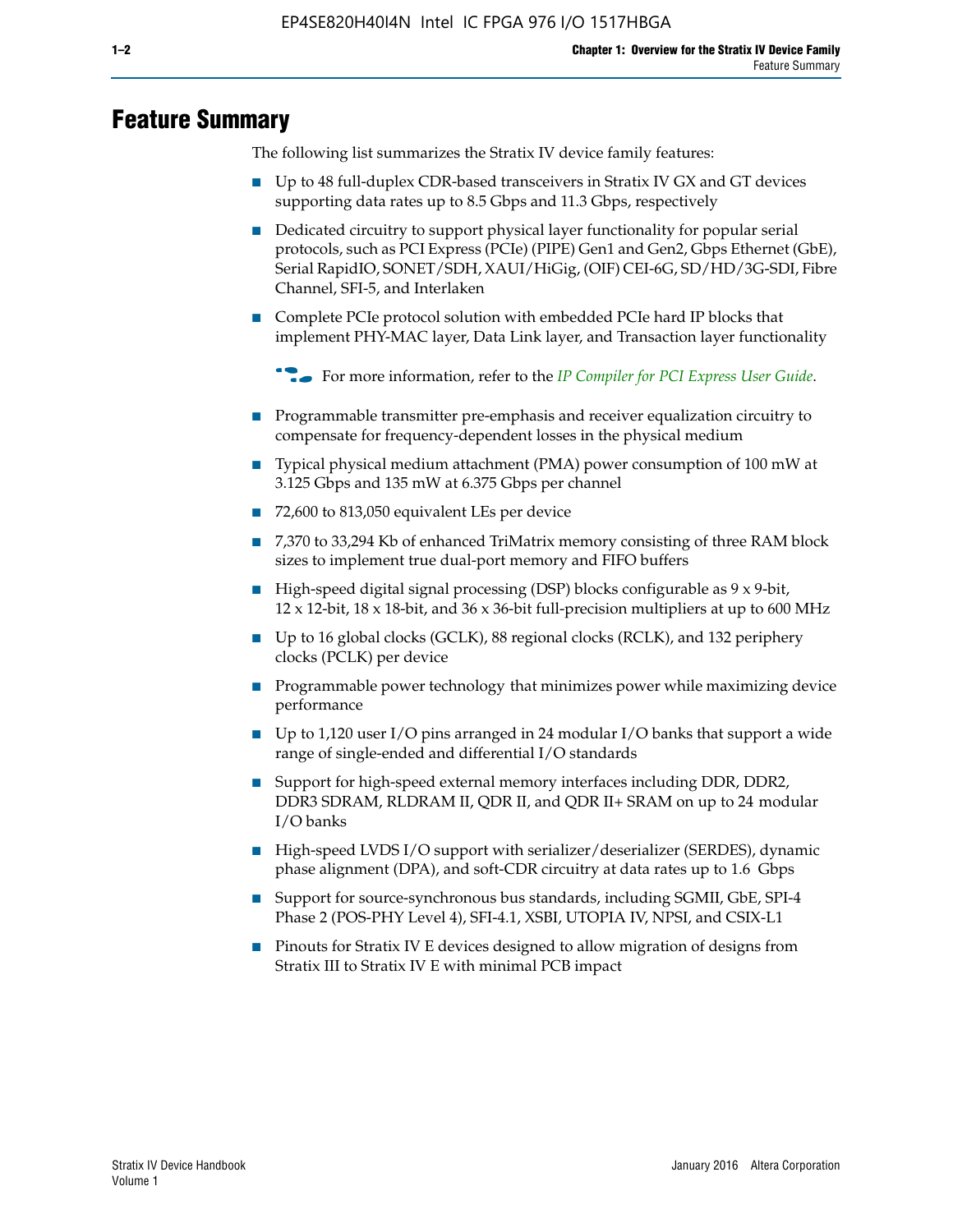# **Stratix IV GX Devices**

Stratix IV GX devices provide up to 48 full-duplex CDR-based transceiver channels per device:

- Thirty-two out of the 48 transceiver channels have dedicated physical coding sublayer (PCS) and physical medium attachment (PMA) circuitry and support data rates between 600 Mbps and 8.5 Gbps
- The remaining 16 transceiver channels have dedicated PMA-only circuitry and support data rates between 600 Mbps and 6.5 Gbps
- **1 The actual number of transceiver channels per device varies with device selection. For** more information about the exact transceiver count in each device, refer to Table 1–1 on page 1–11.
- 1 For more information about transceiver architecture, refer to the *[Transceiver](http://www.altera.com/literature/hb/stratix-iv/stx4_siv52001.pdf)  [Architecture in Stratix IV Devices](http://www.altera.com/literature/hb/stratix-iv/stx4_siv52001.pdf)* chapter.

Figure 1–1 shows a high-level Stratix IV GX chip view.

#### **Figure 1–1. Stratix IV GX Chip View** *(1)*



#### **Note to Figure 1–1:**

(1) Resource counts vary with device selection, package selection, or both.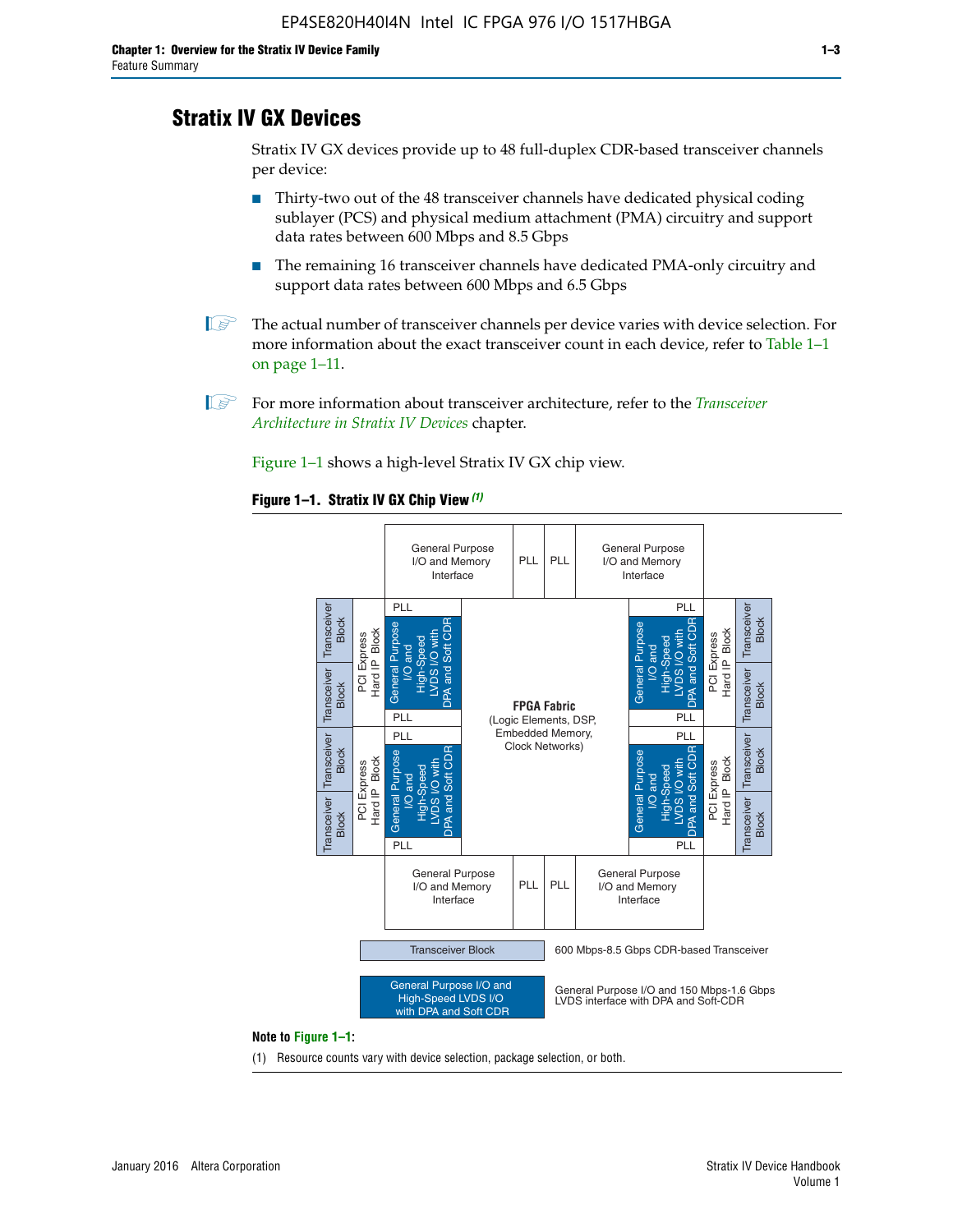# **Stratix IV E Device**

Stratix IV E devices provide an excellent solution for applications that do not require high-speed CDR-based transceivers, but are logic, user I/O, or memory intensive.

Figure 1–2 shows a high-level Stratix IV E chip view.





#### **Note to Figure 1–2:**

(1) Resource counts vary with device selection, package selection, or both.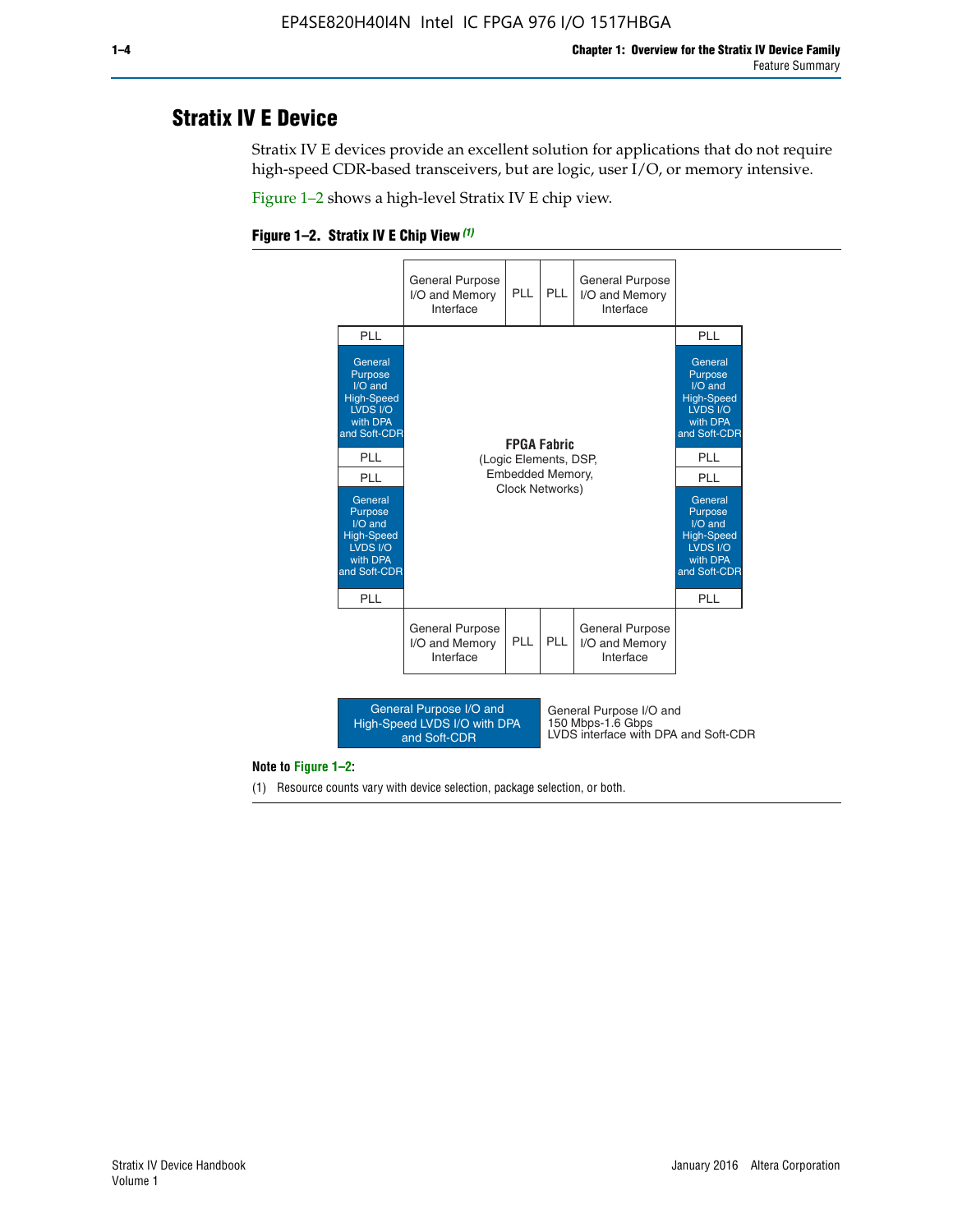# **Stratix IV GT Devices**

Stratix IV GT devices provide up to 48 CDR-based transceiver channels per device:

- Thirty-two out of the 48 transceiver channels have dedicated PCS and PMA circuitry and support data rates between 600 Mbps and 11.3 Gbps
- The remaining 16 transceiver channels have dedicated PMA-only circuitry and support data rates between 600 Mbps and 6.5 Gbps
- **1** The actual number of transceiver channels per device varies with device selection. For more information about the exact transceiver count in each device, refer to Table 1–7 on page 1–16.
- $\mathbb{I}$  For more information about Stratix IV GT devices and transceiver architecture, refer to the *[Transceiver Architecture in Stratix IV Devices](http://www.altera.com/literature/hb/stratix-iv/stx4_siv52001.pdf)* chapter.

Figure 1–3 shows a high-level Stratix IV GT chip view.

#### **Figure 1–3. Stratix IV GT Chip View** *(1)*



(1) Resource counts vary with device selection, package selection, or both.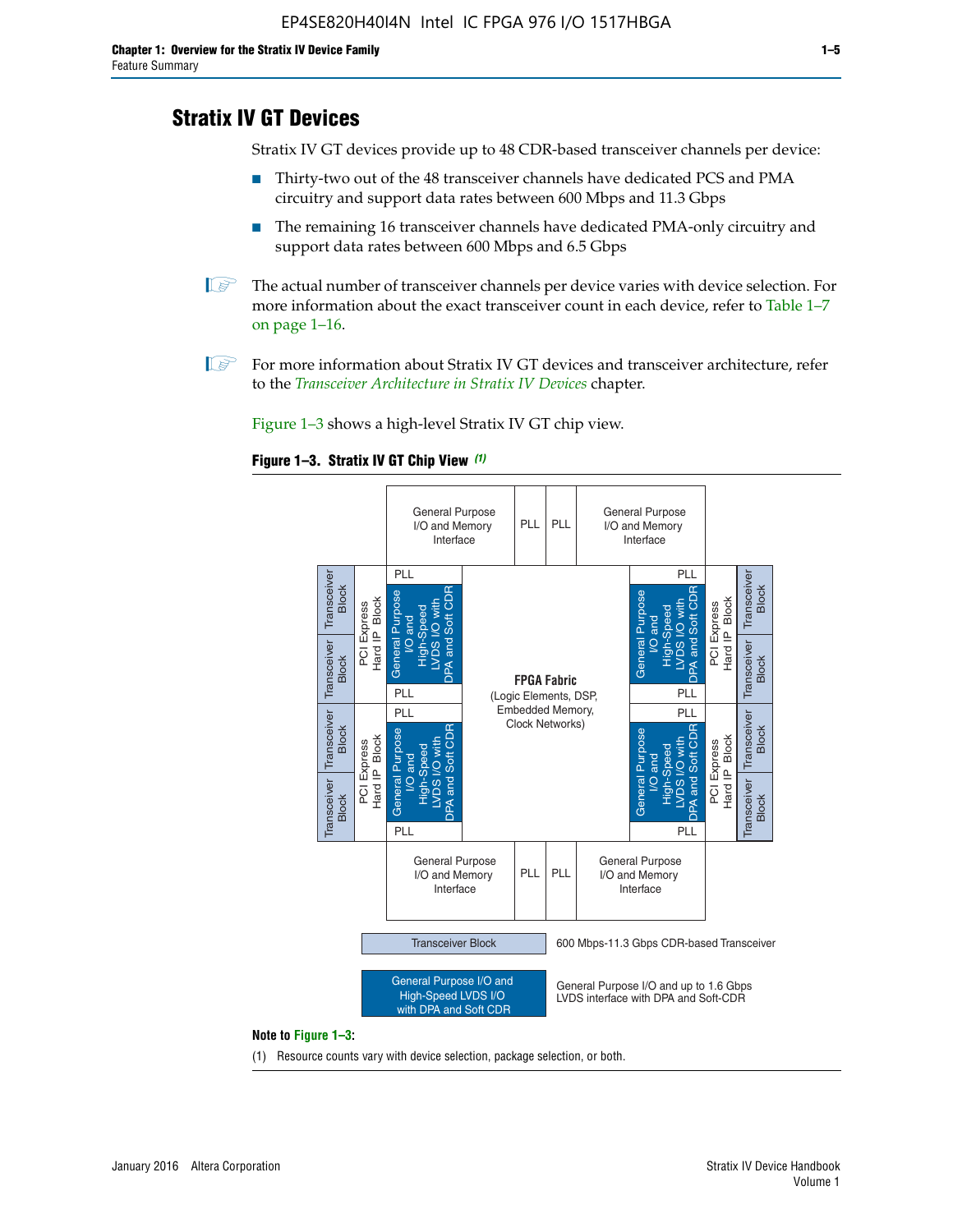# **Architecture Features**

The Stratix IV device family features are divided into high-speed transceiver features and FPGA fabric and I/O features.

 $\mathbb{I}$  The high-speed transceiver features apply only to Stratix IV GX and Stratix IV GT devices.

# **High-Speed Transceiver Features**

The following sections describe high-speed transceiver features for Stratix IV GX and GT devices.

### **Highest Aggregate Data Bandwidth**

Up to 48 full-duplex transceiver channels supporting data rates up to 8.5 Gbps in Stratix IV GX devices and up to 11.3 Gbps in Stratix IV GT devices.

## **Wide Range of Protocol Support**

Physical layer support for the following serial protocols:

- Stratix IV GX—PCIe Gen1 and Gen2, GbE, Serial RapidIO, SONET/SDH, XAUI/HiGig, (OIF) CEI-6G, SD/HD/3G-SDI, Fibre Channel, SFI-5, GPON, SAS/SATA, HyperTransport 1.0 and 3.0, and Interlaken
- Stratix IV GT—40G/100G Ethernet, SFI-S, Interlaken, SFI-5.1, Serial RapidIO, SONET/SDH, XAUI/HiGig, (OIF) CEI-6G, 3G-SDI, and Fibre Channel
- Extremely flexible and easy-to-configure transceiver data path to implement proprietary protocols
- PCIe Support
	- Complete PCIe Gen1 and Gen2 protocol stack solution compliant to PCI Express base specification 2.0 that includes PHY-MAC, Data Link, and transaction layer circuitry embedded in PCI Express hard IP blocks
	- **For more information, refer to the [PCI Express Compiler User Guide](http://www.altera.com/literature/ug/ug_pci_express.pdf).**
	- Root complex and end-point applications
	- $x1, x4,$  and  $x8$  lane configurations
	- PIPE 2.0-compliant interface
	- Embedded circuitry to switch between Gen1 and Gen2 data rates
	- Built-in circuitry for electrical idle generation and detection, receiver detect, power state transitions, lane reversal, and polarity inversion
	- 8B/10B encoder and decoder, receiver synchronization state machine, and ± 300 parts per million (ppm) clock compensation circuitry
	- Transaction layer support for up to two virtual channels (VCs)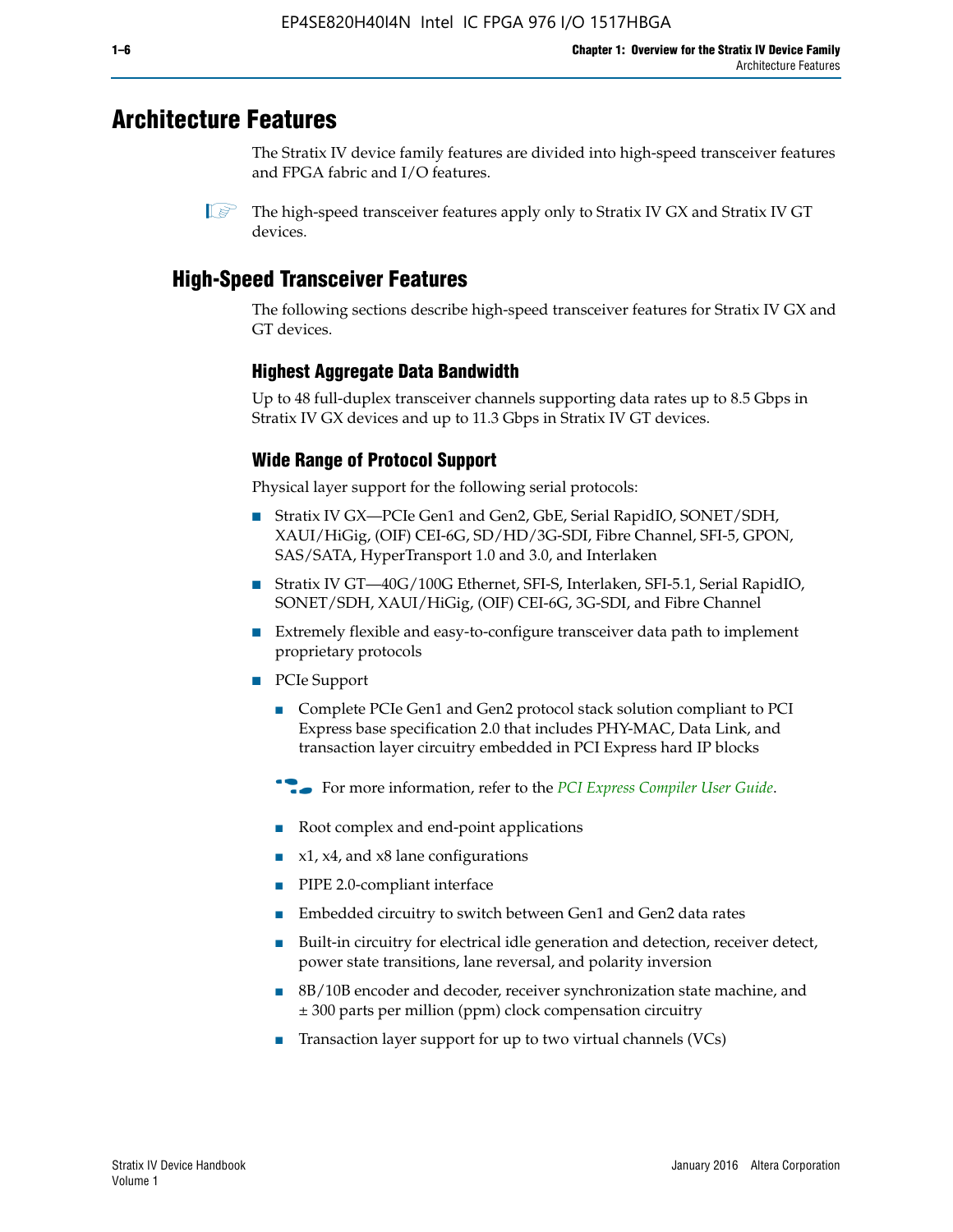- Compliant to IEEE802.3ae specification
- **■** Embedded state machine circuitry to convert XGMII idle code groups  $(|11|)$ to and from idle ordered sets  $(|A|, |K|, |R|)$  at the transmitter and receiver, respectively
- 8B/10B encoder and decoder, receiver synchronization state machine, lane deskew, and  $\pm 100$  ppm clock compensation circuitry
- GbE Support
	- Compliant to IEEE802.3-2005 specification
	- Automatic idle ordered set  $(111/112/1)$  generation at the transmitter, depending on the current running disparity
	- 8B/10B encoder and decoder, receiver synchronization state machine, and ± 100 ppm clock compensation circuitry
- Support for other protocol features such as MSB-to-LSB transmission in SONET/SDH configuration and spread-spectrum clocking in PCIe configurations

#### **Diagnostic Features**

- Serial loopback from the transmitter serializer to the receiver CDR for transceiver PCS and PMA diagnostics
- Reverse serial loopback pre- and post-CDR to transmitter buffer for physical link diagnostics
- Loopback master and slave capability in PCI Express hard IP blocks
- **For more information, refer to the** *[PCI Express Compiler User Guide](http://www.altera.com/literature/ug/ug_pci_express.pdf)***.**

#### **Signal Integrity**

Stratix IV devices simplify the challenge of signal integrity through a number of chip, package, and board-level enhancements to enable efficient high-speed data transfer into and out of the device. These enhancements include:

- Programmable 3-tap transmitter pre-emphasis with up to 8,192 pre-emphasis levels to compensate for pre-cursor and post-cursor inter-symbol interference (ISI)
- Up to 900% boost capability on the first pre-emphasis post-tap
- User-controlled and adaptive 4-stage receiver equalization with up to 16 dB of high-frequency gain
- On-die power supply regulators for transmitter and receiver phase-locked loop (PLL) charge pump and voltage controlled oscillator (VCO) for superior noise immunity
- On-package and on-chip power supply decoupling to satisfy transient current requirements at higher frequencies, thereby reducing the need for on-board decoupling capacitors
- Calibration circuitry for transmitter and receiver on-chip termination (OCT) resistors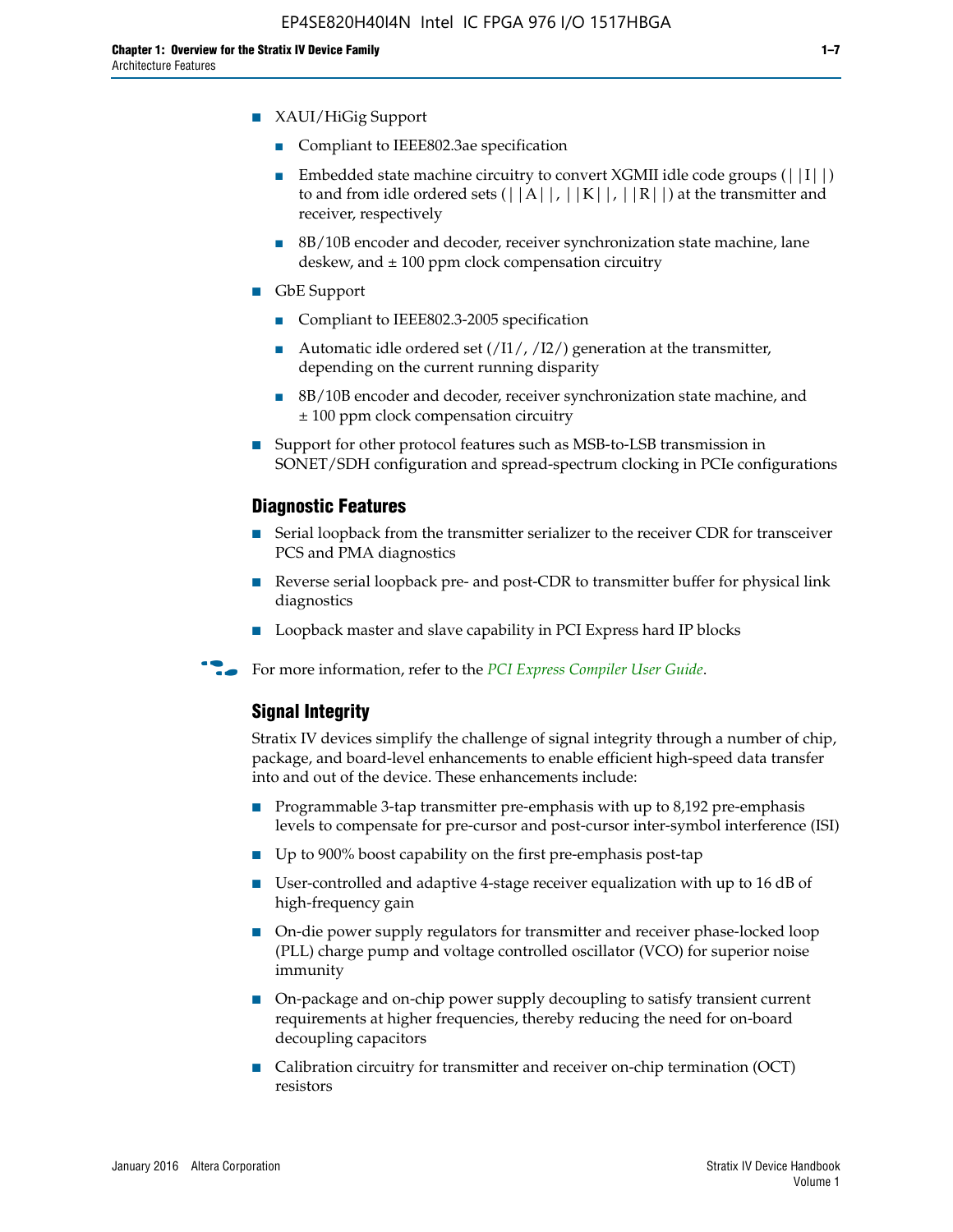# **FPGA Fabric and I/O Features**

The following sections describe the Stratix IV FPGA fabric and I/O features.

### **Device Core Features**

- Up to 531,200 LEs in Stratix IV GX and GT devices and up to 813,050 LEs in Stratix IV E devices, efficiently packed in unique and innovative adaptive logic modules (ALMs)
- Ten ALMs per logic array block (LAB) deliver faster performance, improved logic utilization, and optimized routing
- Programmable power technology, including a variety of process, circuit, and architecture optimizations and innovations
- Programmable power technology available to select power-driven compilation options for reduced static power consumption

#### **Embedded Memory**

- TriMatrix embedded memory architecture provides three different memory block sizes to efficiently address the needs of diversified FPGA designs:
	- 640-bit MLAB
	- 9-Kb M9K
	- 144-Kb M144K
- Up to 33,294 Kb of embedded memory operating at up to 600 MHz
- Each memory block is independently configurable to be a single- or dual-port RAM, FIFO, ROM, or shift register

## **Digital Signal Processing (DSP) Blocks**

- Flexible DSP blocks configurable as  $9 \times 9$ -bit,  $12 \times 12$ -bit,  $18 \times 18$ -bit, and  $36 \times 36$ -bit full-precision multipliers at up to 600 MHz with rounding and saturation capabilities
- Faster operation due to fully pipelined architecture and built-in addition, subtraction, and accumulation units to combine multiplication results
- Optimally designed to support advanced features such as adaptive filtering, barrel shifters, and finite and infinite impulse response (FIR and IIR) filters

#### **Clock Networks**

- Up to 16 global clocks and 88 regional clocks optimally routed to meet the maximum performance of 800 MHz
- Up to 112 and 132 periphery clocks in Stratix IV GX and Stratix IV E devices, respectively
- Up to 66 (16 GCLK + 22 RCLK + 28 PCLK) clock networks per device quadrant in Stratix IV GX and Stratix IV GT devices
- Up to 71 (16 GCLK + 22 RCLK + 33 PCLK) clock networks per device quadrant in Stratix IV E devices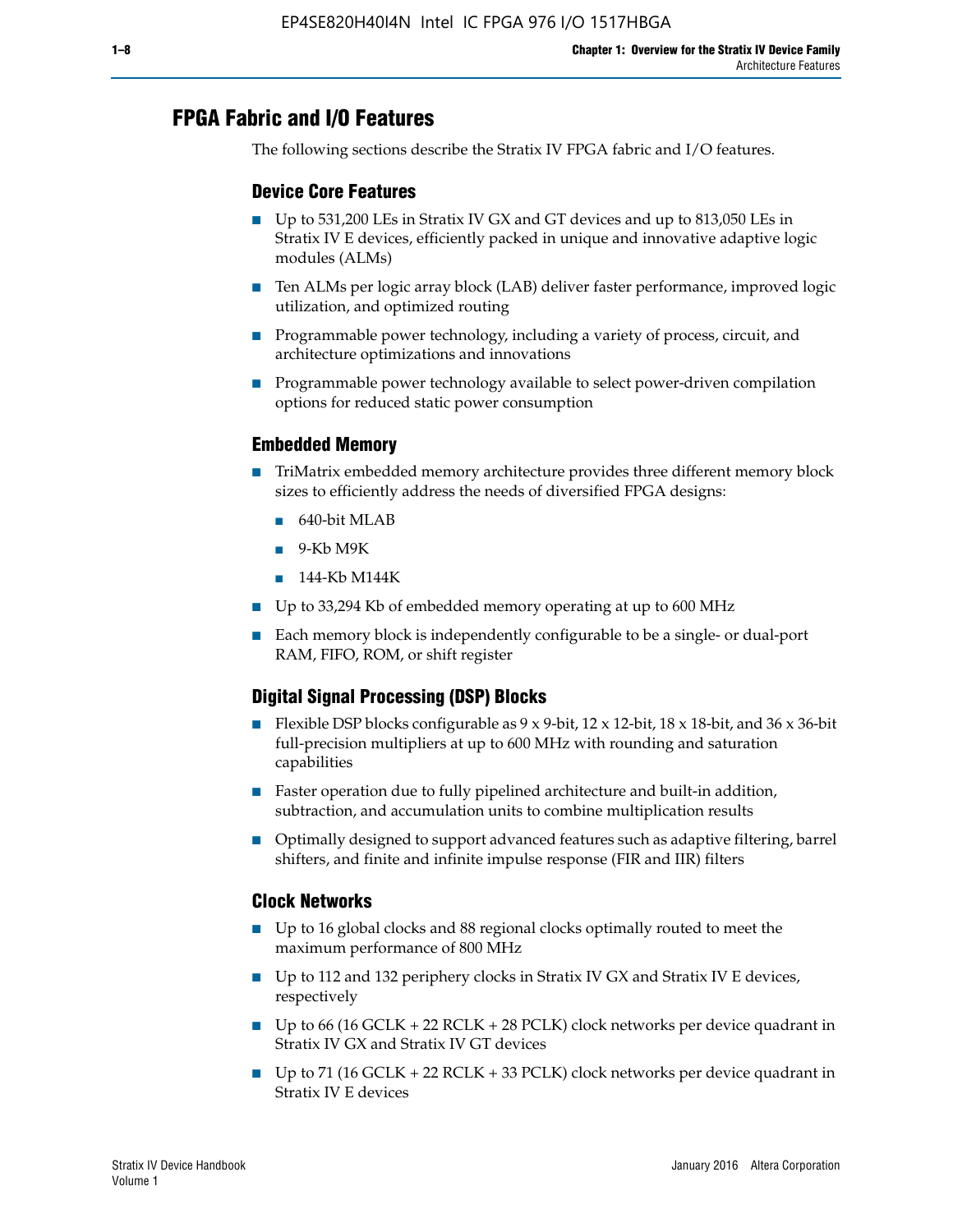### **PLLs**

- Three to 12 PLLs per device supporting spread-spectrum input tracking, programmable bandwidth, clock switchover, dynamic reconfiguration, and delay compensation
- On-chip PLL power supply regulators to minimize noise coupling

#### **I/O Features**

- Sixteen to 24 modular I/O banks per device with 24 to 48 I/Os per bank designed and packaged for optimal simultaneous switching noise (SSN) performance and migration capability
- Support for a wide range of industry I/O standards, including single-ended (LVTTL/CMOS/PCI/PCIX), differential (LVDS/mini-LVDS/RSDS), voltage-referenced single-ended and differential (SSTL/HSTL Class I/II) I/O standards
- **O**n-chip series  $(R_S)$  and on-chip parallel  $(R_T)$  termination with auto-calibration for single-ended I/Os and on-chip differential  $(R_D)$  termination for differential I/Os
- Programmable output drive strength, slew rate control, bus hold, and weak pull-up capability for single-ended I/Os
- User I/O:GND: $V_{CC}$  ratio of 8:1:1 to reduce loop inductance in the package—PCB interface
- **■** Programmable transmitter differential output voltage ( $V_{OD}$ ) and pre-emphasis for high-speed LVDS I/O

#### **High-Speed Differential I/O with DPA and Soft-CDR**

- Dedicated circuitry on the left and right sides of the device to support differential links at data rates from 150 Mbps to 1.6 Gbps
- Up to 98 differential SERDES in Stratix IV GX devices, up to 132 differential SERDES in Stratix IV E devices, and up to 47 differential SERDES in Stratix IV GT devices
- DPA circuitry at the receiver automatically compensates for channel-to-channel and channel-to-clock skew in source synchronous interfaces
- Soft-CDR circuitry at the receiver allows implementation of asynchronous serial interfaces with embedded clocks at up to 1.6 Gbps data rate (SGMII and GbE)

#### **External Memory Interfaces**

- Support for existing and emerging memory interface standards such as DDR SDRAM, DDR2 SDRAM, DDR3 SDRAM, QDRII SRAM, QDRII+ SRAM, and RLDRAM II
- DDR3 up to 1,067 Mbps/533 MHz
- Programmable DQ group widths of 4 to 36 bits (includes parity bits)
- Dynamic OCT, trace mismatch compensation, read-write leveling, and half-rate register capabilities provide a robust external memory interface solution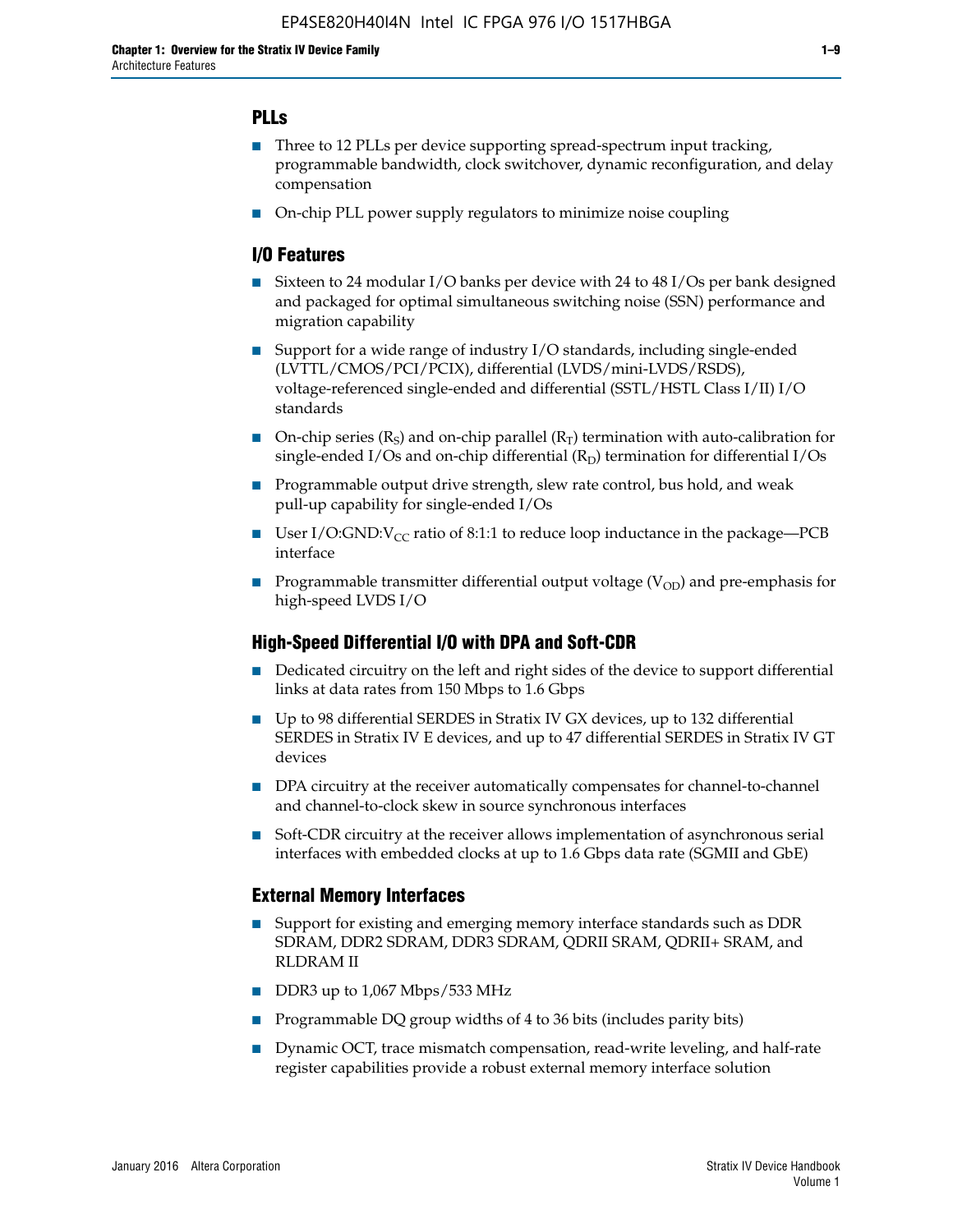### **System Integration**

- All Stratix IV devices support hot socketing
- Four configuration modes:
	- Passive Serial (PS)
	- Fast Passive Parallel (FPP)
	- Fast Active Serial (FAS)
	- JTAG configuration
- Ability to perform remote system upgrades
- 256-bit advanced encryption standard (AES) encryption of configuration bits protects your design against copying, reverse engineering, and tampering
- Built-in soft error detection for configuration RAM cells
- For more information about how to connect the PLL, external memory interfaces,  $I/O$ , high-speed differential I/O, power, and the JTAG pins to PCB, refer to the *[Stratix IV GX and Stratix IV E Device Family Pin Connection Guidelines](http://www.altera.com/literature/dp/stratix4/PCG-01005.pdf)* and the *[Stratix IV GT Device Family Pin Connection Guidelines](http://www.altera.com/literature/dp/stratix4/PCG-01006.pdf)*.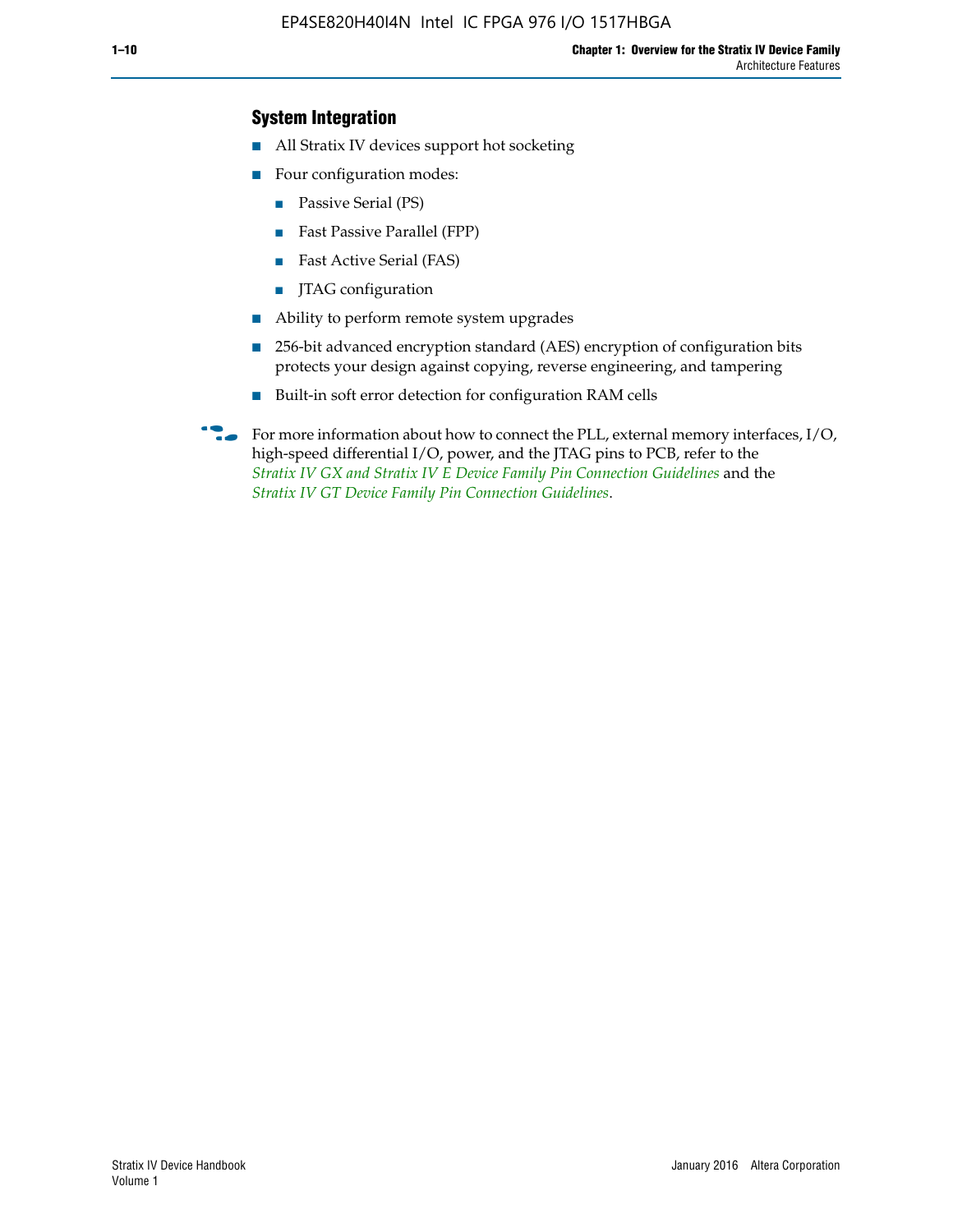#### Table 1–1 lists the Stratix IV GX device features.

# **Table 1–1. Stratix IV GX Device Features (Part 1 of 2)**

| <b>Feature</b>                                                       | EP4SGX70                       |                |                                  | <b>EP4SGX110</b> |    |                                | <b>EP4SGX180</b>               |                |       |              | <b>EP4SGX230</b>         |                          |                               |      |                | <b>EP4SGX290</b> |       |       |       |                          |                   |                | <b>EP4SGX360</b> |       |       |         | <b>EP4SGX530</b> |
|----------------------------------------------------------------------|--------------------------------|----------------|----------------------------------|------------------|----|--------------------------------|--------------------------------|----------------|-------|--------------|--------------------------|--------------------------|-------------------------------|------|----------------|------------------|-------|-------|-------|--------------------------|-------------------|----------------|------------------|-------|-------|---------|------------------|
| <b>Package</b><br><b>Option</b>                                      | F780                           | F1152          | F780                             | F1152            |    | F780                           | F1152                          |                | F1517 | F780         | F1152                    |                          | F1517                         | F780 | F1152          |                  | F1517 | F1760 | F1932 | F780                     | F1152             |                | F1517            | F1760 | F1932 | F1760   | F1932            |
| ALMs                                                                 | 29,040                         |                |                                  | 42,240           |    |                                | 70,300                         |                |       |              | 91,200                   |                          |                               |      |                | 116,480          |       |       |       |                          |                   |                | 141,440          |       |       | 212,480 |                  |
| LEs                                                                  | 72,600                         |                |                                  | 105,600          |    |                                | 175,750                        |                |       |              | 228,000                  |                          |                               |      |                | 291,200          |       |       |       |                          |                   |                | 353,600          |       |       |         | 531,200          |
| 0.6 Gbps-<br>8.5 Gbps<br>Transceivers<br>$(PMA + PCs)$<br>(1)        | $\overline{\phantom{0}}$       | 16             |                                  |                  | 16 |                                | $\qquad \qquad \longleftarrow$ | 16             | 24    |              |                          | 16                       | 24                            |      |                | 16               | 24    | 24    | 32    | $\overline{\phantom{0}}$ |                   | 16             | 24               | 24    | 32    | 24      | 32               |
| 0.6 Gbps-<br>6.5 Gbps<br><b>Transceivers</b><br>$(PMA + PCs)$<br>(1) | 8                              |                | 8                                | 16               | –  | 8                              | 16                             | -              |       | 8            | 16                       | $\overline{\phantom{0}}$ | $\overbrace{\phantom{aaaaa}}$ | 16   | 16             |                  | -     |       |       | 16                       | 16                |                |                  |       |       |         |                  |
| PMA-only<br>CMU<br>Channels<br>$(0.6$ Gbps-<br>6.5 Gbps)             | $\qquad \qquad \longleftarrow$ | 8              | $\overbrace{\phantom{12322111}}$ |                  | 8  | $\qquad \qquad \longleftarrow$ |                                | 8              | 12    | -            | $\overline{\phantom{a}}$ | 8                        | 12                            |      |                | 8                | 12    | 12    | 16    | $\overline{\phantom{0}}$ | $\hspace{0.05cm}$ | 8              | 12               | 12    | 16    | 12      | 16               |
| PCI Express<br>hard IP<br><b>Blocks</b>                              | $\mathbf{1}$                   | $\overline{2}$ |                                  | $\overline{2}$   |    | 1                              |                                | $\overline{2}$ |       | $\mathbf{1}$ |                          | $\overline{c}$           |                               |      |                | $\overline{c}$   |       |       | 4     |                          |                   | $\overline{2}$ |                  |       | 4     |         | 4                |
| High-Speed<br>LVDS<br>SERDES (up<br>to 1.6 Gbps)<br>(4)              | 28                             | 56             | 28                               | 28               | 56 | 28                             | 44                             |                | 88    | 28           | 44                       |                          | 88                            | —    | 44             |                  | 88    | 88    | 98    |                          | 44                |                | 88               | 88    | 98    | 88      | 98               |
| SPI-4.2 Links                                                        | $\mathbf{1}$                   |                |                                  | 1                |    | $\mathbf{1}$                   | $\overline{c}$                 |                | 4     | 1            | $\overline{c}$           |                          | $\overline{4}$                | —    | $\overline{2}$ |                  |       | 4     |       | $\overline{\phantom{0}}$ | $\overline{2}$    |                |                  | 4     |       |         | 4                |

**Chapter 1: Overview for the Stratix IV Device Family**

**Chapter 1: Overview for the Stratix IV Device Family**<br>Architecture Features

Architecture Features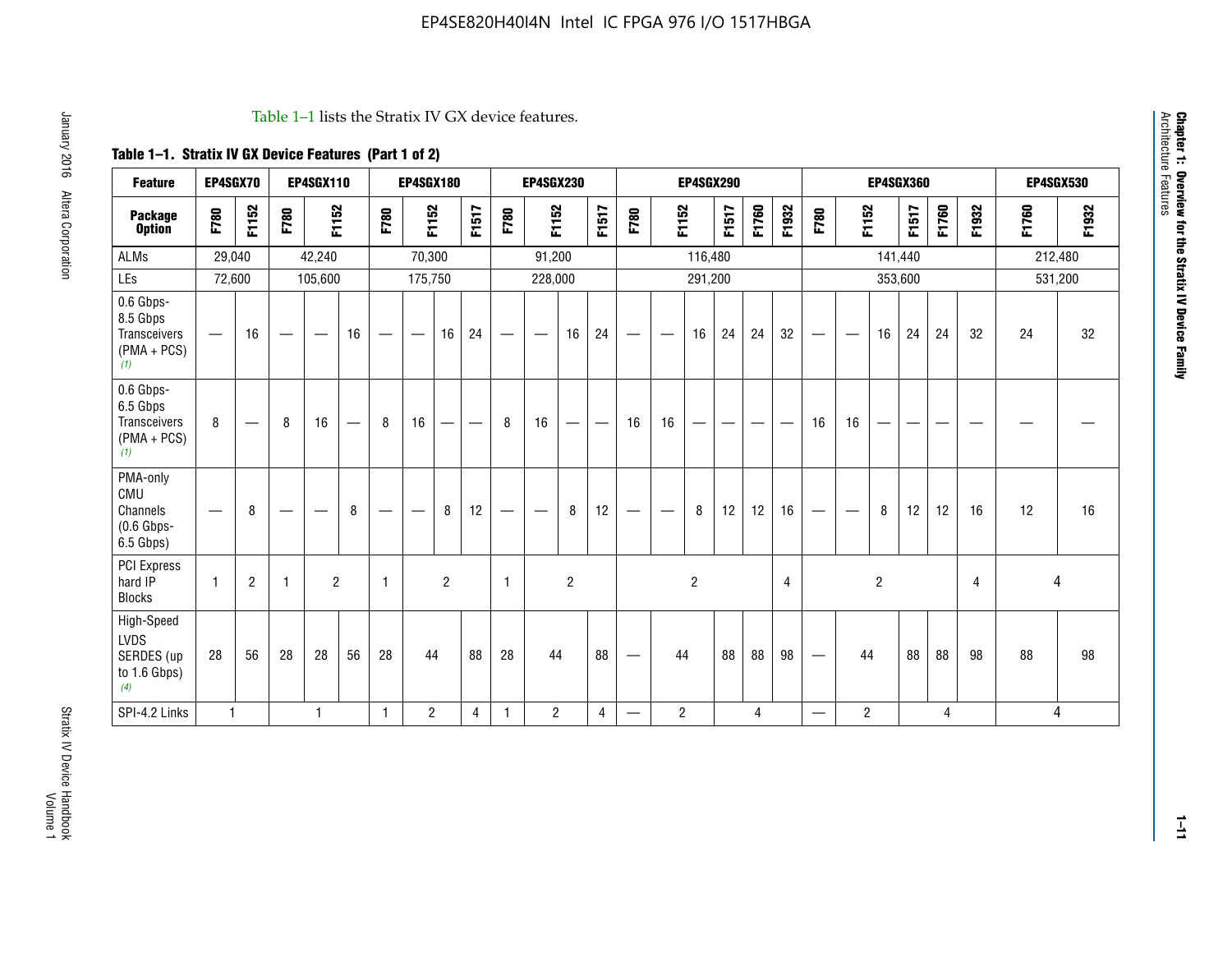**Table 1–1. Stratix IV GX Device Features (Part 2 of 2)**

| <b>Feature</b>                                       | EP4SGX70                |                        |                             | <b>EP4SGX110</b>            |                        |                             | <b>EP4SGX180</b>            |                                                 |                        |                             | EP4SGX230                   |                        |                      |                             |                             |                        | <b>EP4SGX290</b>       |                        |                        |                             |                             |                        | <b>EP4SGX360</b>       |                        |                        | <b>EP4SGX530</b>  |                   |
|------------------------------------------------------|-------------------------|------------------------|-----------------------------|-----------------------------|------------------------|-----------------------------|-----------------------------|-------------------------------------------------|------------------------|-----------------------------|-----------------------------|------------------------|----------------------|-----------------------------|-----------------------------|------------------------|------------------------|------------------------|------------------------|-----------------------------|-----------------------------|------------------------|------------------------|------------------------|------------------------|-------------------|-------------------|
| <b>Package</b><br><b>Option</b>                      | F780                    | F1152                  | F780                        | F1152                       |                        | F780                        | F1152                       |                                                 | F1517                  | F780                        | F1152                       |                        | F1517                | F780                        | F1152                       |                        | F1517                  | F1760                  | F1932                  | F780                        | F1152                       |                        | <b>F1517</b>           | F1760                  | F1932                  | F1760             | F1932             |
| M9K Blocks<br>(256x)<br>36 bits)                     | 462                     |                        |                             | 660                         |                        |                             | 950                         |                                                 |                        |                             | 1,235                       |                        |                      |                             |                             | 936                    |                        |                        |                        |                             |                             | 1,248                  |                        |                        |                        | 1,280             |                   |
| M144K<br>Blocks<br>(2048 x<br>72 bits)               | 16                      |                        |                             | 16                          |                        |                             | 20                          |                                                 |                        |                             | 22                          |                        |                      |                             |                             | 36                     |                        |                        |                        |                             |                             | 48                     |                        |                        |                        | 64                |                   |
| <b>Total Memory</b><br>(MLAB+M9K<br>+M144K) Kb       | 7,370                   |                        |                             | 9,564                       |                        |                             | 13,627                      |                                                 |                        |                             | 17,133                      |                        |                      |                             |                             | 17,248                 |                        |                        |                        |                             |                             | 22,564                 |                        |                        |                        | 27,376            |                   |
| Embedded<br><b>Multipliers</b><br>$18 \times 18$ (2) | 384                     |                        |                             | 512                         |                        |                             | 920                         |                                                 |                        |                             | 1,288                       |                        |                      |                             |                             | 832                    |                        |                        |                        |                             |                             | 1,040                  |                        |                        | 1,02<br>4              | 1,024             |                   |
| PLLs                                                 | 3                       | 4                      | 3                           | 4                           |                        | 3                           | 6                           |                                                 | 8                      | 3                           | 6                           |                        | 8                    | 4                           | 6                           |                        | 8                      | 12                     | 12                     | 4                           | 6                           |                        | 8                      | 12                     | 12                     | 12                | 12                |
| User $1/Os$ (3)                                      | 372                     | 488                    | 372                         | 372                         | 48<br>8                | 372                         | 56<br>4                     | 56<br>4                                         | 74<br>$\overline{4}$   | 372                         | 564                         | 56<br>4                | 74<br>$\overline{4}$ | 289                         | 564                         | 56<br>4                | 74<br>4                | 88<br>0                | 92<br>$\mathbf 0$      | 289                         | 564                         | 56<br>4                | 74<br>4                | 88<br>$\mathbf{0}$     | 920                    | 880               | 920               |
| Speed Grade<br>(fastest to<br>slowest) $(5)$         | $-2x,$<br>$-3,$<br>$-4$ | $-2,$<br>$-3,$<br>$-4$ | $-2\times$<br>$-3,$<br>$-4$ | $-2\times$<br>$-3,$<br>$-4$ | $-2,$<br>$-3,$<br>$-4$ | $-2\times$<br>$-3,$<br>$-4$ | $-2$<br>×,<br>$-3,$<br>$-4$ | $-2$<br>$\cdot$<br>$-3$<br>$\mathbf{r}$<br>$-4$ | $-2,$<br>$-3,$<br>$-4$ | $-2\times$<br>$-3,$<br>$-4$ | $-2\times$<br>$-3,$<br>$-4$ | $-2,$<br>$-3,$<br>$-4$ | $-2,$<br>-3,<br>$-4$ | $-2\times$<br>$-3,$<br>$-4$ | $-2\times$<br>$-3,$<br>$-4$ | $-2,$<br>$-3,$<br>$-4$ | $-2,$<br>$-3,$<br>$-4$ | $-2,$<br>$-3,$<br>$-4$ | $-2,$<br>$-3,$<br>$-4$ | $-2\times$<br>$-3,$<br>$-4$ | $-2\times$<br>$-3,$<br>$-4$ | $-2,$<br>$-3,$<br>$-4$ | $-2,$<br>$-3,$<br>$-4$ | $-2,$<br>$-3,$<br>$-4$ | $-2,$<br>$-3,$<br>$-4$ | $-2, -3,$<br>$-4$ | $-2, -3,$<br>$-4$ |

#### **Notes to Table 1–1:**

(1) The total number of transceivers is divided equally between the left and right side of each device, except for the devices in the F780 package. These devices have eight transceiver channels located only on the right side of the device.

(2) Four multiplier adder mode.

(3) The user I/Os count from pin-out files includes all general purpose I/O, dedicated clock pins, and dual purpose configuration pins. Transceiver pins and dedicated configuration pins are not included in the pin count.

- (4) Total pairs of high-speed LVDS SERDES take the lowest channel count of  $R_X/T_X$ .
- (5) The difference between the Stratix IV GX devices in the –2 and –2x speed grades is the number of available transceiver channels. The –2 device allows you to use the transceiver CMU blocks as transceiver channels. The –2x device does NOT allow you to use the CMU blocks as transceiver channels. In addition to the reduction of available transceiver channels in the Stratix IV GX –2x device, the data rates in the –2x device are limited to 6.5 Gbps.

January 2016 Altera Corporation

Altera Corporation

January 2016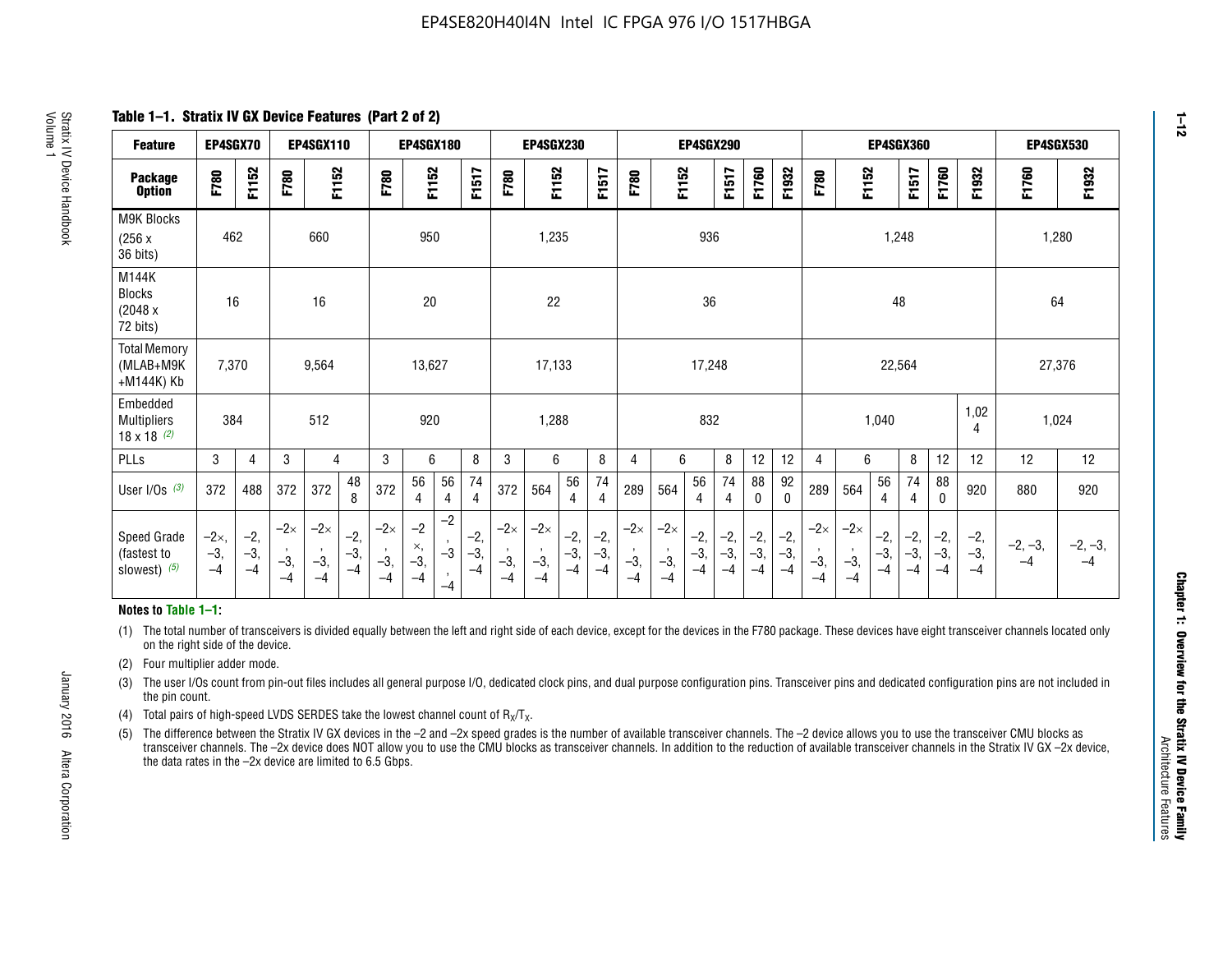Table 1–2 lists the Stratix IV GX device package options.

### **Table 1–2. Stratix IV GX Device Package Options** *(1)***,** *(2)*

| <b>Device</b> |                  | <b>F780</b><br>(29 mm x 29 mm) $(6)$ | F1152<br>$(35 \, \text{mm} \times 35 \, \text{mm})$<br>(6) |             | F1152<br>$(35$ mm x 35 mm) $(5)$ , $(7)$ | F1517<br>$(40 \, \text{mm} \times 40 \, \text{mm})$<br>$(5)$ $(7)$ | <b>F1760</b><br>$(42.5 \text{ mm} \times 42.5 \text{ mm})$<br>$\boldsymbol{U}$ | F1932<br>$(45 \, \text{mm} \times 45 \, \text{mm})$<br>(7) |
|---------------|------------------|--------------------------------------|------------------------------------------------------------|-------------|------------------------------------------|--------------------------------------------------------------------|--------------------------------------------------------------------------------|------------------------------------------------------------|
| EP4SGX70      | <b>DF29</b>      |                                      |                                                            | <b>HF35</b> |                                          |                                                                    |                                                                                |                                                            |
| EP4SGX110     | DF <sub>29</sub> |                                      | FF35                                                       | <b>HF35</b> |                                          |                                                                    |                                                                                |                                                            |
| EP4SGX180     | <b>DF29</b>      |                                      | FF35                                                       |             | <b>HF35</b>                              | KF40                                                               |                                                                                |                                                            |
| EP4SGX230     | <b>DF29</b>      |                                      | FF35                                                       |             | <b>HF35</b>                              | KF40                                                               |                                                                                |                                                            |
| EP4SGX290     |                  | FH29 $(3)$                           | <b>FF35</b>                                                |             | <b>HF35</b>                              | KF40                                                               | KF43                                                                           | <b>NF45</b>                                                |
| EP4SGX360     |                  | FH29 $(3)$                           | FF35                                                       |             | <b>HF35</b>                              | KF40                                                               | KF43                                                                           | <b>NF45</b>                                                |
| EP4SGX530     |                  |                                      |                                                            |             | HH35 $(4)$                               | KH40 (4)                                                           | KF43                                                                           | <b>NF45</b>                                                |

#### **Notes to Table 1–2:**

(1) Device packages in the same column and marked under the same arrow sign have vertical migration capability.

(2) Use the Pin Migration Viewer in the Pin Planner to verify the pin migration compatibility when migrating devices. For more information, refer to *[I/O Management](http://www.altera.com/literature/hb/qts/qts_qii52013.pdf)* in the *Quartus II Handbook, Volume 2*.

(3) The 780-pin EP4SGX290 and EP4SGX360 devices are available only in 33 mm x 33 mm Hybrid flip chip package.

(4) The 1152-pin and 1517-pin EP4SGX530 devices are available only in 42.5 mm x 42.5 mm Hybrid flip chip packages.

(5) When migrating between hybrid and flip chip packages, there is an additional keep-out area. For more information, refer to the *[Package Information Datasheet for Altera Devices](http://www.altera.com/literature/ds/dspkg.pdf)*.

(6) Devices listed in this column are available in –2x, –3, and –4 speed grades. These devices do not have on-package decoupling capacitors.

(7) Devices listed in this column are available in –2, –3, and –4 speed grades. These devices have on-package decoupling capacitors. For more information about on-package decoupling capacitor value in each device, refer to Table 1–3.

 $\mathbb{L}$ s On-package decoupling reduces the need for on-board or PCB decoupling capacitors by satisfying the transient current requirements at higher frequencies. The *[Power Delivery Network](http://www.altera.com/literature/ug/pdn_tool_stxiv.zip)* design tool for Stratix IV devices accounts for the on-package decoupling and reflects the reduced requirements for PCB decoupling capacitors.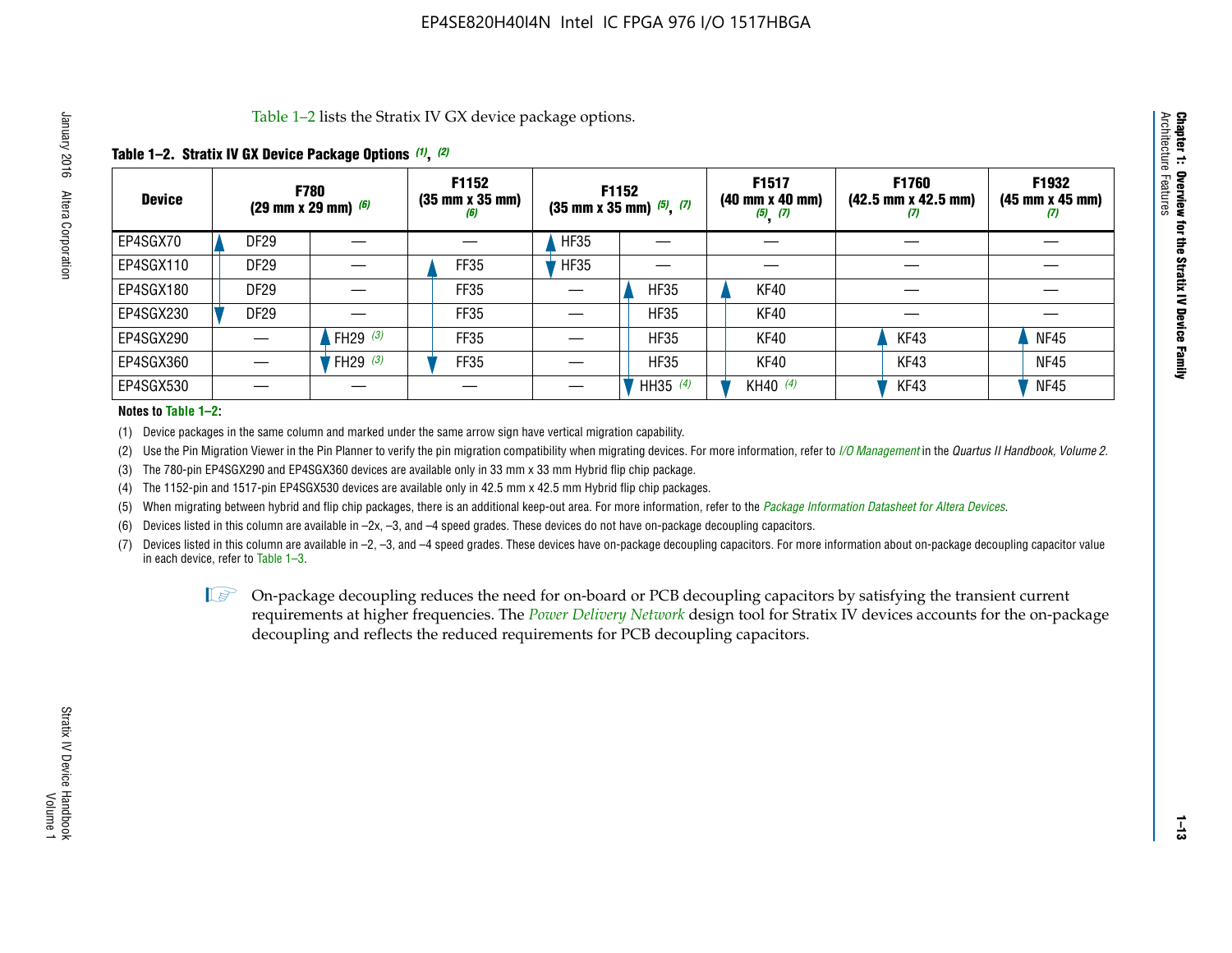|  |  | Table 1-3. Stratix IV GX Device On-Package Decoupling Information (1) |  |  |
|--|--|-----------------------------------------------------------------------|--|--|
|--|--|-----------------------------------------------------------------------|--|--|

| <b>Ordering Information</b> |                     | <b>V<sub>cc</sub></b>               | V <sub>ccio</sub>    | V <sub>CCL GXB</sub>         | V <sub>CCA_L/R</sub> | V <sub>CCT</sub> and V <sub>CCR</sub> (Shared)   |
|-----------------------------|---------------------|-------------------------------------|----------------------|------------------------------|----------------------|--------------------------------------------------|
| EP4SGX70                    | <b>HF35</b>         | $2\times1$ uF + $2\times470$ nF     | 10nF per bank $(2)$  | 100nF per transceiver block  | 100 <sub>n</sub> F   | $1 \times 470$ nF + $1 \times 47$ nF per side    |
| EP4SGX110                   | <b>HF35</b>         | $2\times1$ uF + $2\times470$ nF     | 10nF per bank $(2)$  | 100nF per transceiver block  | 100 <sub>n</sub> F   | $1\times470$ nF + $1\times47$ nF per side        |
| EP4SGX180                   | <b>HF35</b><br>KF40 | $2\times1$ uF + $2\times470$ nF     | 10nF per bank $(2)$  | 100nF per transceiver block  | 100 <sub>n</sub> F   | $1 \times 470$ nF + $1 \times 47$ nF per side    |
| EP4SGX230                   | <b>HF35</b><br>KF40 | $2 \times 1$ uF + $2 \times 470$ nF | 10 nF per bank $(2)$ | 100 nF per transceiver block | 100 nF               | $1 \times 470$ nF + $1 \times 47$ nF<br>per side |
|                             | <b>HF35</b><br>KF40 |                                     |                      |                              |                      | $1 \times 470$ nF + $1 \times 47$ nF             |
| EP4SGX290                   | KF43<br><b>NF45</b> | $4 \times 1$ uF + $4 \times 470$ nF | 10 nF per bank $(2)$ | 100 nF per transceiver block | 100nF                | per side                                         |
|                             | <b>HF35</b><br>KF40 |                                     |                      |                              |                      | $1 \times 470$ nF + $1 \times 47$ nF             |
| EP4SGX360                   | KF43<br><b>NF45</b> | $4 \times 1$ uF + $4 \times 470$ nF | 10 nF per bank $(2)$ | 100 nF per transceiver block | 100 nF               | per side                                         |
|                             | <b>HH35</b>         |                                     |                      |                              |                      |                                                  |
| EP4SGX530                   | <b>KH40</b><br>KF43 | $4 \times 1$ uF + $4 \times 470$ nF | 10 nF per bank $(2)$ | 100 nF per transceiver block | 100 nF               | $1 \times 470$ nF + $1 \times 47$ nF<br>per side |
|                             | <b>NF45</b>         |                                     |                      |                              |                      |                                                  |

**Notes to Table 1–3:**

(1) Table 1-3 refers to production devices on-package decoupling. For more information about decoupling design of engineering sample (ES) devices, contact [Altera Technical Support](http://mysupport.altera.com/eservice/login.asp).

(2) For I/O banks  $3(*)$ ,  $4(*)$ ,  $7(*)$ , and  $8(*)$  only. There is no OPD for I/O bank  $1(*)$ ,  $2(*)$ ,  $5(*)$ , and  $6(*)$ .

**1–14**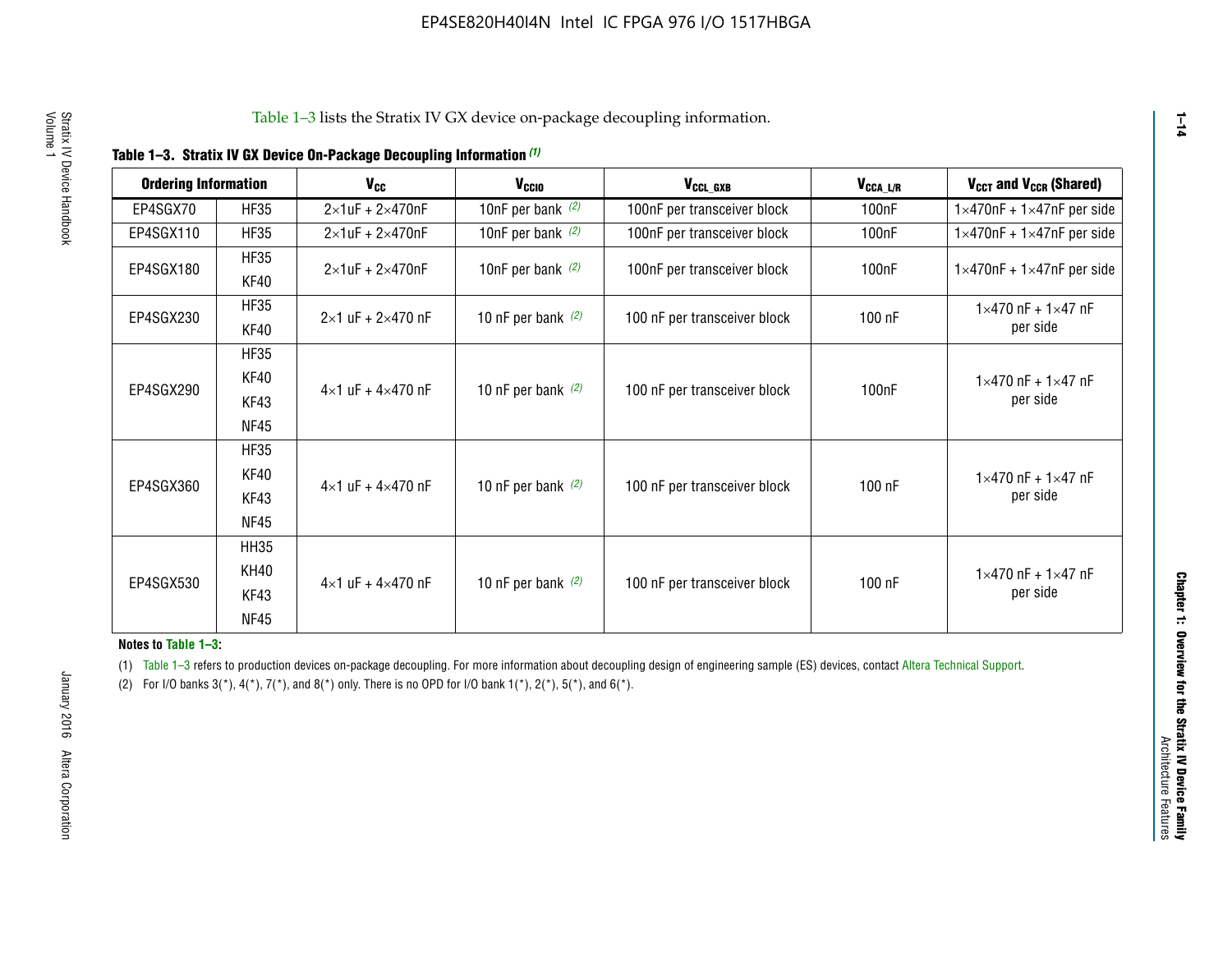#### Table 1–4 lists the Stratix IV E device features.

#### **Table 1–4. Stratix IV E Device Features**

| <b>Feature</b>                                      | <b>EP4SE230</b> |     | <b>EP4SE360</b>                          |              | <b>EP4SE530</b> |              |          | <b>EP4SE820</b> |            |
|-----------------------------------------------------|-----------------|-----|------------------------------------------|--------------|-----------------|--------------|----------|-----------------|------------|
| Package Pin Count                                   | 780             | 780 | 1152                                     | 1152         | 1517            | 1760         | 1152     | 1517            | 1760       |
| ALMs                                                | 91,200          |     | 141,440                                  |              | 212,480         |              |          | 325,220         |            |
| LEs                                                 | 228,000         |     | 353,600                                  |              | 531,200         |              |          | 813,050         |            |
| High-Speed LVDS<br>SERDES (up to<br>1.6 Gbps) $(1)$ | 56              | 56  | 88                                       | 88           | 112             | 112          | 88       | 112             | 132        |
| SPI-4.2 Links                                       | 3               | 3   | 4                                        | 4            |                 | 6            | 4        | 6               | 6          |
| <b>M9K Blocks</b><br>(256 x 36 bits)                | 1,235           |     | 1,248                                    |              | 1,280           |              |          | 1610            |            |
| M144K Blocks<br>(2048 x 72 bits)                    | 22              |     | 48                                       |              | 64              |              |          | 60              |            |
| <b>Total Memory</b><br>$(MLAB+M9K+$<br>M144K) Kb    | 17,133          |     | 22,564                                   |              | 27,376          |              |          | 33,294          |            |
| <b>Embedded Multipliers</b><br>$(18 \times 18)$ (2) | 1,288           |     | 1,040                                    |              | 1,024           |              |          | 960             |            |
| PLLs                                                | 4               | 4   | 8                                        | 8            | 12              | 12           | 8        | 12              | 12         |
| User I/Os $(3)$                                     | 488             | 488 | 744                                      | 744          | 976             | 976          | 744(4)   | 976 (4)         | 1120 $(4)$ |
| Speed Grade<br>(fastest to slowest)                 |                 |     | $-2, -3, -4$ $ -2, -3, -4$ $ -2, -3, -4$ | $-2, -3, -4$ | $-2, -3, -4$    | $-2, -3, -4$ | $-3, -4$ | $-3, -4$        | $-3, -4$   |

#### **Notes to Table 1–4:**

(1) The user I/O count from the pin-out files include all general purpose I/Os, dedicated clock pins, and dual purpose configuration pins. Transceiver pins and dedicated configuration pins are not included in the pin count.

(2) Four multiplier adder mode.

(3) Total pairs of high-speed LVDS SERDES take the lowest channel count of  $R_X/T_X$ .

(4) This data is preliminary.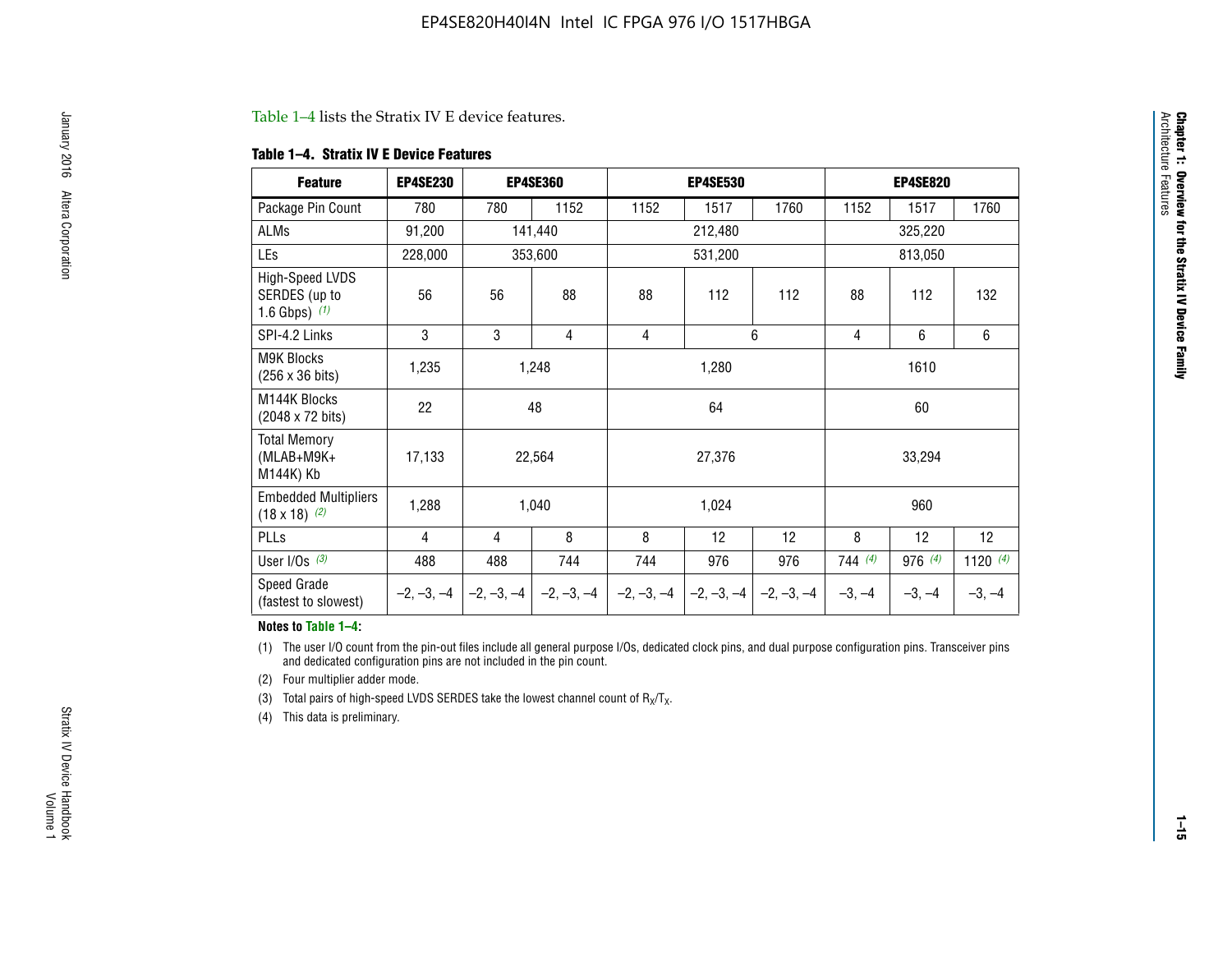Table 1–5 summarizes the Stratix IV E device package options.

| <b>Device</b> | <b>F780</b><br>$(29 \text{ mm} \times 29 \text{ mm})$ $(5)$ , $(6)$ | F1152<br>$(35 \text{ mm} \times 35 \text{ mm})$ $(5)$ , $(7)$ | F <sub>1517</sub><br>$(40 \text{ mm} \times 40 \text{ mm})$ (7) | <b>F1760</b><br>$(42.5$ mm x 42.5 mm) $(7)$ |
|---------------|---------------------------------------------------------------------|---------------------------------------------------------------|-----------------------------------------------------------------|---------------------------------------------|
| EP4SE230      | F29                                                                 |                                                               |                                                                 |                                             |
| EP4SE360      | H29 $(3)$                                                           | F35                                                           |                                                                 |                                             |
| EP4SE530      |                                                                     | H35 $(4)$                                                     | H40 $(4)$                                                       | F43                                         |
| EP4SE820      |                                                                     | H35 $(4)$                                                     | H40 $(4)$                                                       | F43                                         |

**Table 1–5. Stratix IV E Device Package Options** *(1)***,** *(2)*

#### **Notes to Table 1–5:**

(1) Device packages in the same column and marked under the same arrow sign have vertical migration capability.

(2) Use the Pin Migration Viewer in the Pin Planner to verify the pin migration compatibility when migrating devices. For more information, refer to *[I/O Management](http://www.altera.com/literature/hb/qts/qts_qii52013.pdf)* in the *Quartus II Handbook, Volume 2*.

(3) The 780-pin EP4SE360 device is available only in the 33 mm x 33 mm Hybrid flip chip package.

(4) The 1152-pin and 1517-pin for EP4SE530 and EP4SE820 devices are available only in the 42.5 mm x 42.5 mm Hybrid flip chip package.

(5) When migrating between hybrid and flip chip packages, there is an additional keep-out area. For more information, refer to the *[Package](http://www.altera.com/literature/ds/dspkg.pdf)  [Information Datasheet for Altera Devices](http://www.altera.com/literature/ds/dspkg.pdf)*.

(6) Devices listed in this column do not have on-package decoupling capacitors.

(7) Devices listed in this column have on-package decoupling capacitors. For more information about on-package decoupling capacitor value for each device, refer to Table 1–6.

Table 1–6 lists the Stratix IV E on-package decoupling information.

| Table 1–6. Stratix IV E Device On-Package Decoupling Information (1) |  |  |  |  |  |
|----------------------------------------------------------------------|--|--|--|--|--|
|----------------------------------------------------------------------|--|--|--|--|--|

|          | <b>Ordering Information</b> | <b>V<sub>cc</sub></b>               | <b>V<sub>CCIO</sub></b> |
|----------|-----------------------------|-------------------------------------|-------------------------|
| EP4SE360 | F35                         | $4 \times 1$ uF + $4 \times 470$ nF | 10 nF per bank          |
|          | H <sub>35</sub>             |                                     |                         |
| EP4SE530 | H40                         | $4 \times 1$ uF + $4 \times 470$ nF | 10 nF per bank          |
|          | F43                         |                                     |                         |
|          | H <sub>35</sub>             |                                     |                         |
| EP4SE820 | H40                         | $4 \times 1$ uF + $4 \times 470$ nF | 10 nF per bank          |
|          | F43                         |                                     |                         |

**Note to Table 1–6:**

(1) Table 1–6 refers to production devices on-package decoupling. For more information about decoupling design of engineering sample (ES) devices, contact [Altera Technical Support](http://mysupport.altera.com/eservice/login.asp).

Table 1–7 lists the Stratix IV GT device features.

| <b>Feature</b>                       | <b>EP4S40G2</b> | <b>EP4S40G5</b> | <b>EP4S100G2</b> | <b>EP4S100G3</b> | <b>EP4S100G4</b> | <b>EP4S100G5</b> |         |
|--------------------------------------|-----------------|-----------------|------------------|------------------|------------------|------------------|---------|
| Package Pin Count                    | 1517            | 1517            | 1517             | 1932             | 1932             | 1517             | 1932    |
| <b>ALMs</b>                          | 91,200          | 212,480         | 91,200           | 116,480          | 141,440          | 212.480          |         |
| LEs                                  | 228,000         | 531,200         | 228,000          | 291,200          | 353,600          |                  | 531,200 |
| <b>Total Transceiver</b><br>Channels | 36              | 36              | 36               | 48               | 48               | 36               | 48      |

**Table 1–7. Stratix IV GT Device Features (Part 1 of 2)**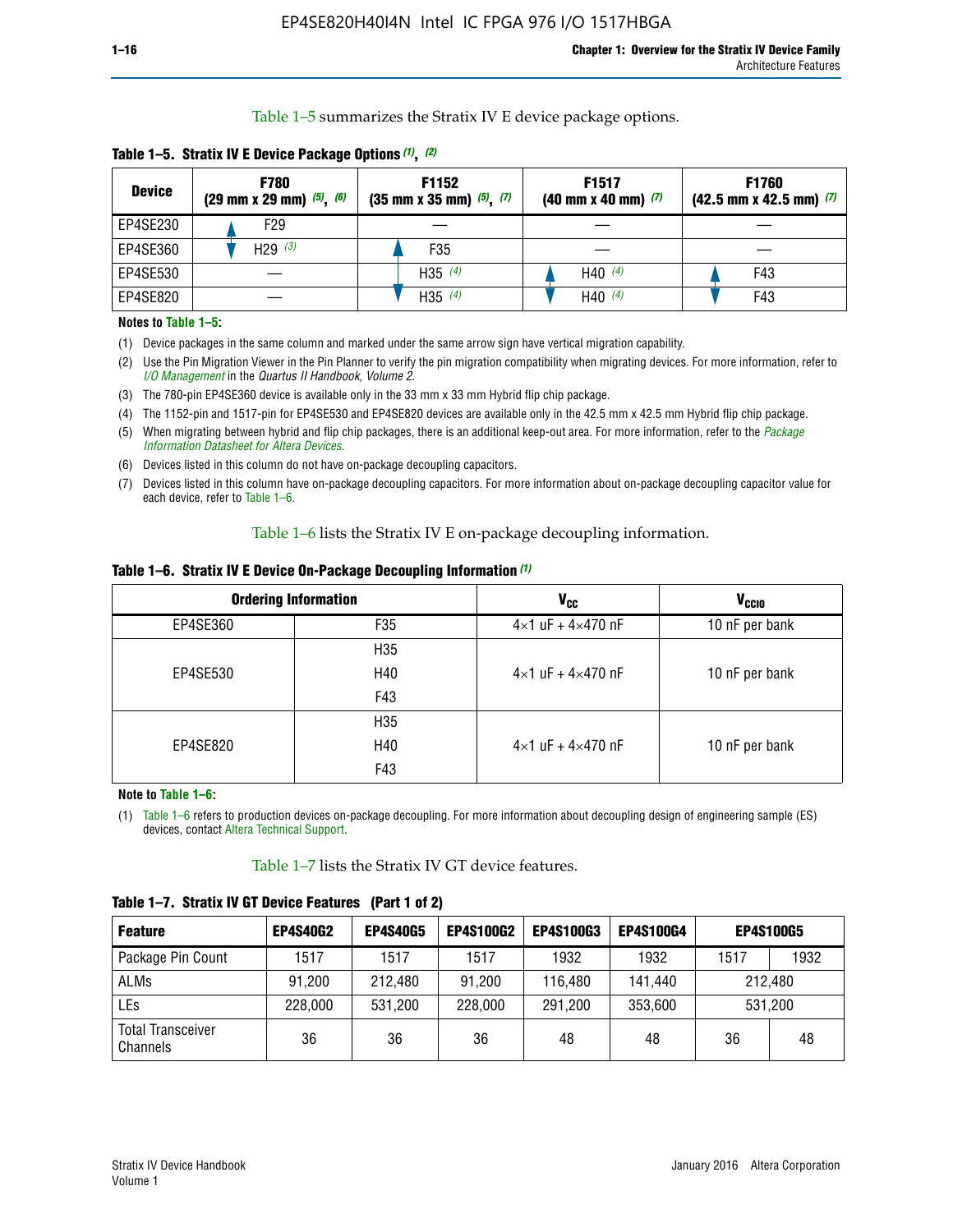#### **Table 1–7. Stratix IV GT Device Features (Part 2 of 2)**

| <b>Feature</b>                                                               | <b>EP4S40G2</b> | <b>EP4S40G5</b> | <b>EP4S100G2</b> | <b>EP4S100G3</b> | <b>EP4S100G4</b> | <b>EP4S100G5</b>          |                |
|------------------------------------------------------------------------------|-----------------|-----------------|------------------|------------------|------------------|---------------------------|----------------|
| 10G Transceiver<br>Channels<br>(600 Mbps - 11.3 Gbps<br>with $PMA + PCS$ )   | 12              | 12              | 24               | 24               | 24               | 24                        | 32             |
| 8G Transceiver<br>Channels<br>(600 Mbps - 8.5 Gbps)<br>with PMA + PCS) $(1)$ | 12              | 12              | $\pmb{0}$        | 8                | 8                | $\mathbf 0$               | $\mathbf 0$    |
| PMA-only CMU<br>Channels<br>(600 Mbps- 6.5 Gbps)                             | 12              | 12              | 12               | 16               | 16               | 12                        | 16             |
| PCIe hard IP Blocks                                                          | $\overline{2}$  | $\overline{2}$  | $\overline{2}$   | $\overline{4}$   | $\overline{4}$   | $\overline{2}$            | $\overline{4}$ |
| <b>High-Speed LVDS</b><br><b>SERDES</b><br>(up to 1.6 Gbps) $(2)$            | 46              | 46              | 46               | 47               | 47               | 46                        | 47             |
| SP1-4.2 Links                                                                | $\overline{2}$  | $\overline{2}$  | $\overline{2}$   | $\overline{2}$   | $\overline{2}$   | $\overline{2}$            | $\overline{2}$ |
| <b>M9K Blocks</b><br>(256 x 36 bits)                                         | 1,235           | 1,280           | 1,235            | 936              | 1,248            |                           | 1,280          |
| M144K Blocks<br>(2048 x 72 bits)                                             | 22              | 64              | 22               | 36               | 48               |                           | 64             |
| Total Memory (MLAB +<br>M9K + M144K) Kb                                      | 17,133          | 27,376          | 17,133           | 17,248           | 22,564           |                           | 27,376         |
| <b>Embedded Multipliers</b><br>$18 \times 18^{(3)}$                          | 1,288           | 1,024           | 1,288            | 832              | 1,024            |                           | 1,024          |
| PLLs                                                                         | 8               | 8               | 8                | 12               | 12               | 8                         | 12             |
| User I/Os $(4)$ , $(5)$                                                      | 654             | 654             | 654              | 781              | 781              | 654                       | 781            |
| Speed Grade<br>(fastest to slowest)                                          | $-1, -2, -3$    | $-1, -2, -3$    | $-1, -2, -3$     | $-1, -2, -3$     | $-1, -2, -3$     | $-1, -2, -3$ $-1, -2, -3$ |                |

**Notes to Table 1–7:**

(1) You can configure all 10G transceiver channels as 8G transceiver channels. For example, the EP4S40G2F40 device has twenty-four 8G transceiver channels and the EP4S100G5F45 device has thirty-two 8G transceiver channels.

(2) Total pairs of high-speed LVDS SERDES take the lowest channel count of  $R_X/T_X$ .

(3) Four multiplier adder mode.

(4) The user I/O count from the pin-out files include all general purpose I/Os, dedicated clock pins, and dual purpose configuration pins. Transceiver pins and dedicated configuration pins are not included in the pin count.

(5) This data is preliminary.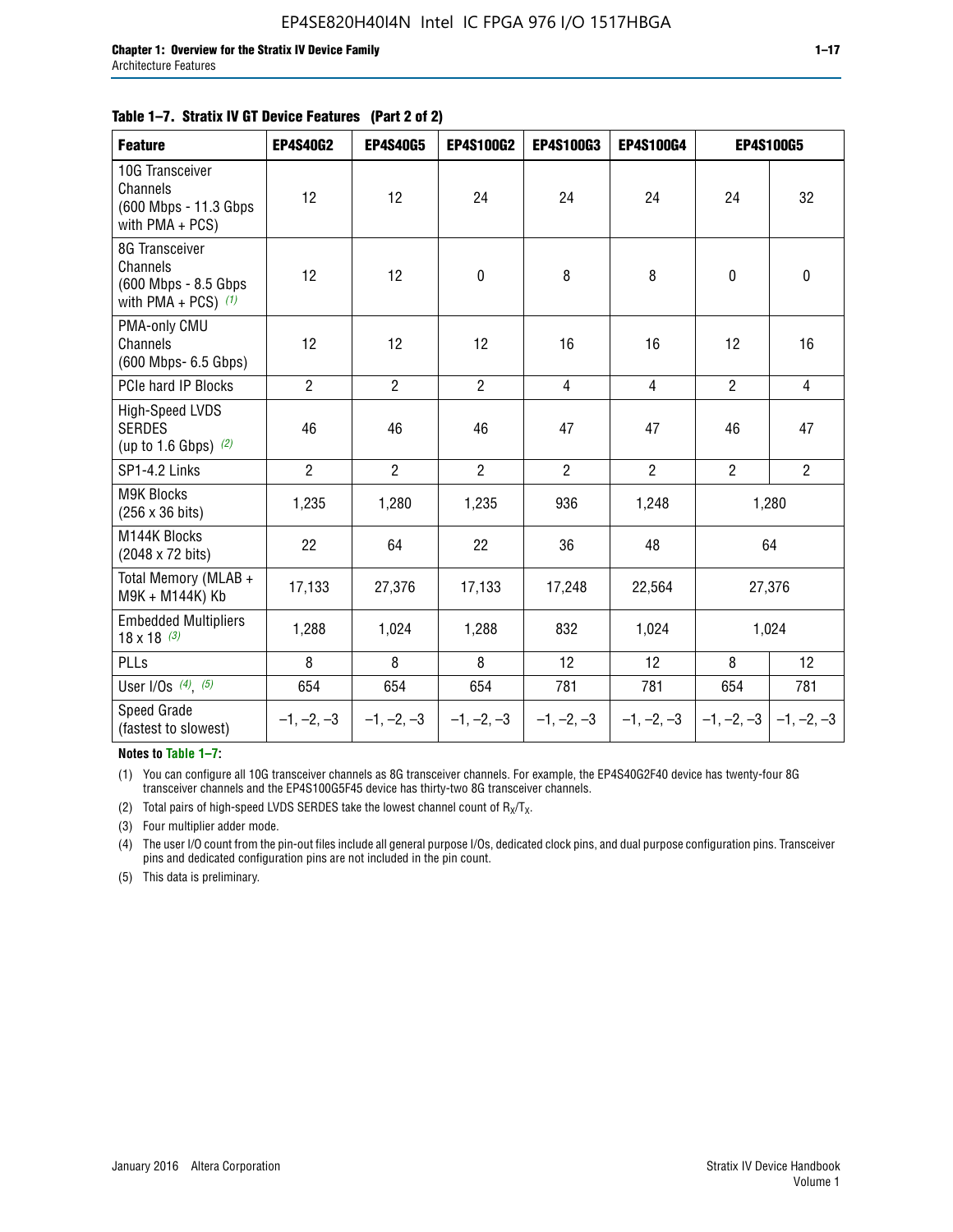Table 1–8 lists the resource counts for the Stratix IV GT devices.

| <b>Device</b>                      | <b>1517 Pin</b><br><b>1932 Pin</b><br>$(40 \text{ mm} \times 40 \text{ mm})$ $(3)$<br>(45 mm x 45 mm) |     |  |
|------------------------------------|-------------------------------------------------------------------------------------------------------|-----|--|
| <b>Stratix IV GT 40 G Devices</b>  |                                                                                                       |     |  |
| EP4S40G2                           | F40                                                                                                   |     |  |
| EP4S40G5                           | H40 $(4)$ , $(5)$                                                                                     |     |  |
| <b>Stratix IV GT 100 G Devices</b> |                                                                                                       |     |  |
| EP4S100G2                          | F40                                                                                                   |     |  |
| EP4S100G3                          |                                                                                                       | F45 |  |
| EP4S100G4                          |                                                                                                       | F45 |  |
| EP4S100G5                          | (5)<br>$(4)$ ,<br>H40                                                                                 | F45 |  |

#### **Notes to Table 1–8:**

(1) This table represents pin compatability; however, it does not include hard IP block placement compatability.

- (2) Devices under the same arrow sign have vertical migration capability.
- (3) When migrating between hybrid and flip chip packages, there is an additional keep-out area. For more information, refer to the *[Altera Device Package Information Data Sheet](http://www.altera.com/literature/ds/dspkg.pdf)*.
- (4) EP4S40G5 and EP4S100G5 devices with 1517 pin-count are only available in 42.5-mm x 42.5-mm Hybrid flip chip packages.
- (5) If you are using the hard IP block, migration is not possible.

Table 1–9 lists the Stratix IV GT on-package decoupling information.

**Table 1–9. Stratix IV GT Device On-Package Decoupling Information** *(1)*

| <b>Ordering</b><br><b>Information</b> | Vcc                                 | <b>V<sub>CCIO</sub></b> | V <sub>CCL GXB</sub>            | V <sub>CCA L/R</sub> | V <sub>CCT L/R</sub> | V <sub>CCR_L/R</sub> |
|---------------------------------------|-------------------------------------|-------------------------|---------------------------------|----------------------|----------------------|----------------------|
| EP4S40G2F40                           | $2 \times 1$ uF + $2 \times 470$ nF | 10 nF per bank $(2)$    | 100 nF per<br>transceiver block | $100$ nF             | $100$ nF             | $100$ nF             |
| EP4S100G2F40                          |                                     |                         |                                 |                      |                      |                      |
| EP4S100G3F45                          |                                     | 10 nF per bank $(2)$    | 100 nF per<br>transceiver block | $100$ nF             | $100$ nF             | $100$ nF             |
| EP4S100G4F45                          |                                     |                         |                                 |                      |                      |                      |
| EP4S40G5H40                           | $4\times1$ uF + $4\times470$ nF     |                         |                                 |                      |                      |                      |
| EP4S100G5H40                          |                                     |                         |                                 |                      |                      |                      |
| EP4S100G5F45                          |                                     |                         |                                 |                      |                      |                      |

**Notes to Table 1–9:**

(1) Table 1–9 refers to production devices on-package decoupling. For more information about decoupling design of engineering sample (ES) devices, contact [Altera Technical Support](http://mysupport.altera.com/eservice/login.asp).

(2) For I/O banks  $3(*)$ ,  $4(*)$ ,  $7(*)$ , and  $8(*)$  only. There is no OPD for I/O bank  $1(*)$ ,  $2(*)$ ,  $5(*)$ , and  $6(*)$ .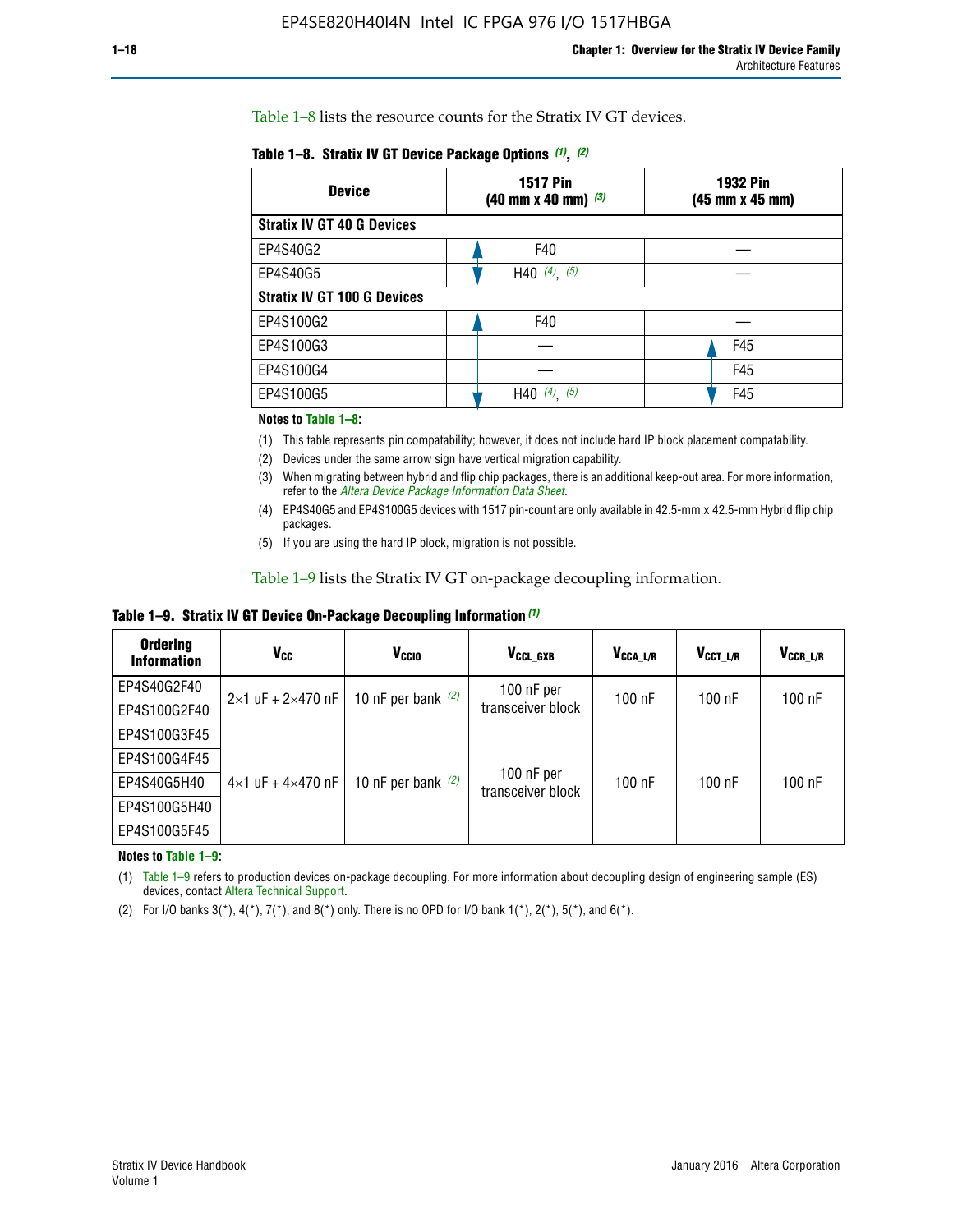# **Integrated Software Platform**

The Quartus II software provides an integrated environment for HDL and schematic design entry, compilation and logic synthesis, full simulation and advanced timing analysis, SignalTap II Logic Analyzer, and device configuration of Stratix IV designs. The Quartus II software provides the MegaWizard<sup> $M$ </sup> Plug-In Manager user interface to generate different functional blocks, such as memory, PLL, and digital signal processing logic. For transceivers, the Quartus II software provides the ALTGX MegaWizard Plug-In Manager interface that guides you through configuration of the transceiver based on your application requirements.

The Stratix IV GX and GT transceivers allow you to implement low-power and reliable high-speed serial interface applications with its fully reconfigurable hardware, optimal signal integrity, and integrated Quartus II software platform.

For more information about the QuarJanuary2016tus II software features, refer to the *[Quartus II Handbook](http://www.altera.com/literature/lit-qts.jsp)*.

# **Ordering Information**

This section describes the Stratix IV E, GT, and GX devices ordering information. Figure 1–4 shows the ordering codes for Stratix IV GX and E devices.



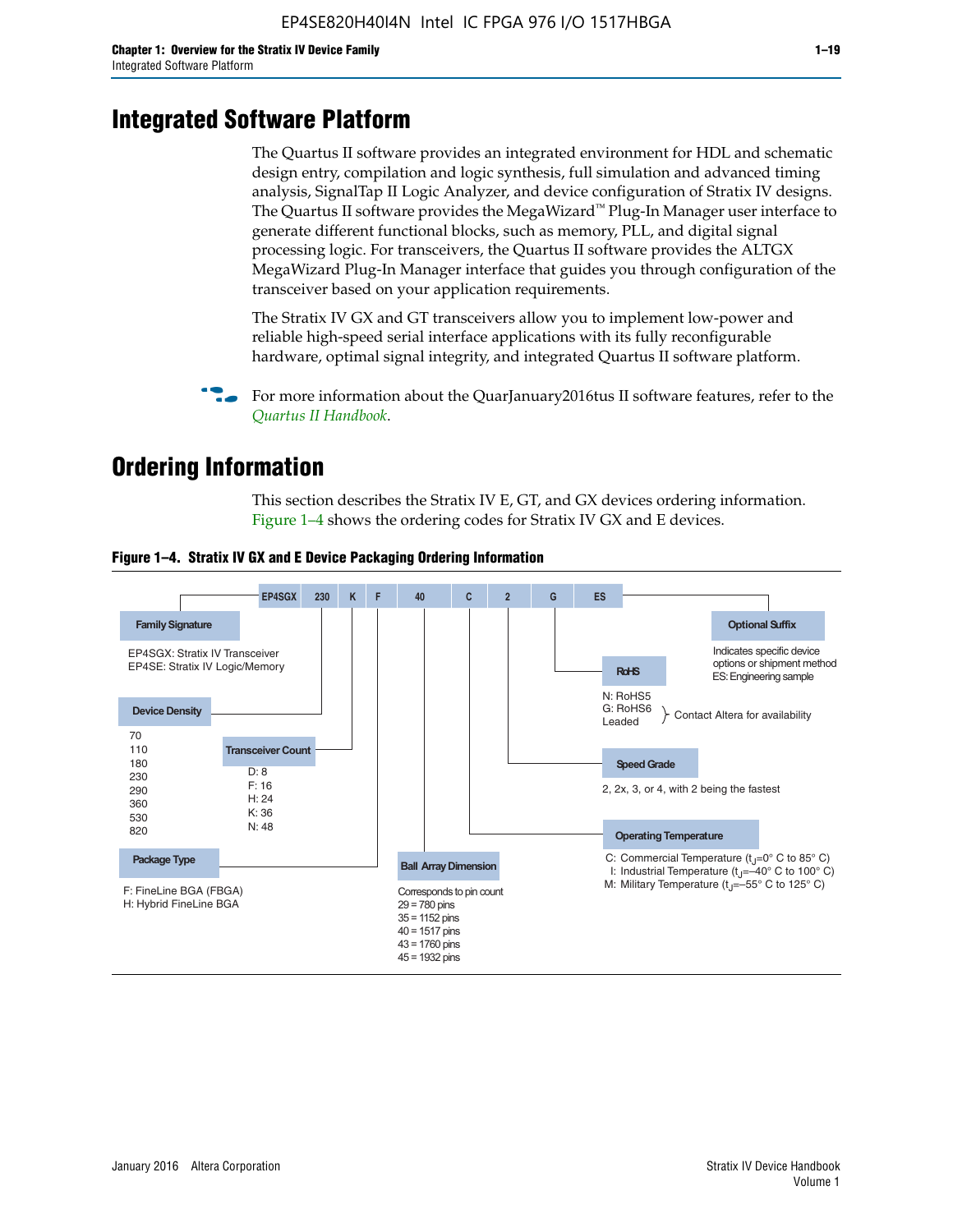Figure 1–5 shows the ordering codes for Stratix IV GT devices.





# **Document Revision History**

Table 1–10 lists the revision history for this chapter.

|  | Table 1–10. Document Revision History (Part 1 of 2) |  |  |
|--|-----------------------------------------------------|--|--|
|--|-----------------------------------------------------|--|--|

| <b>Date</b>       | <b>Version</b> | <b>Changes</b>                                              |
|-------------------|----------------|-------------------------------------------------------------|
| January 2016      | 3.5            | ■ Updated Figure 1–4 with new RoHS information              |
| September 2012    | 3.4            | ■ Updated Table 1–1 to close FB $#30986$ .                  |
|                   |                | Updated Table $1-2$ and Table $1-5$ to close FB $\#31127$ . |
| June 2011         | 3.3            | $\blacksquare$ Added military temperature to Figure 1–4.    |
| February 2011     | 3.2            | ■ Updated Table 1–7 and Table 1–8.                          |
|                   |                | $\blacksquare$ Applied new template.                        |
|                   |                | Minor text edits.                                           |
| <b>March 2010</b> |                | <b>Updated Table 1–1, Table 1–2, and Table 1–7.</b>         |
|                   | 3.1            | <b>U</b> Updated Figure 1–3.                                |
|                   |                | ■ Updated the "Stratix IV GT Devices" section.              |
|                   |                | Added two new references to the Introduction section.       |
|                   |                | Minor text edits.                                           |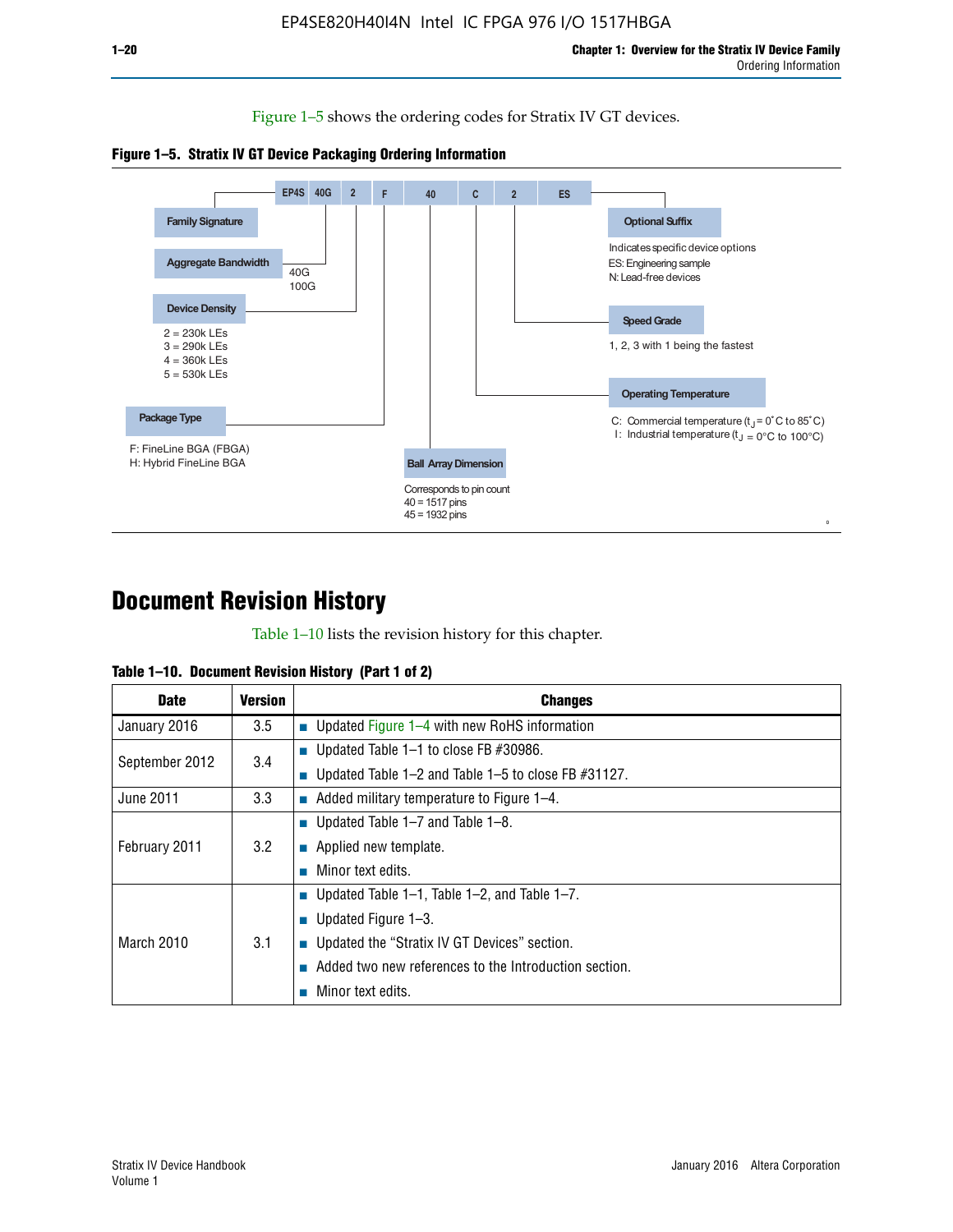#### **Table 1–10. Document Revision History (Part 2 of 2)**

| <b>Date</b>      | <b>Version</b> | <b>Changes</b>                                                                                                                                                                                                                                                                    |  |
|------------------|----------------|-----------------------------------------------------------------------------------------------------------------------------------------------------------------------------------------------------------------------------------------------------------------------------------|--|
|                  |                | ■ Updated the "Stratix IV Device Family Overview", "Feature Summary", "Stratix IV GT<br>Devices", "High-Speed Transceiver Features", "FPGA Fabric and I/O Features", "Highest<br>Aggregate Data Bandwidth", "System Integration", and "Integrated Software Platform"<br>sections. |  |
| November 2009    | 3.0            | $\blacksquare$ Added Table 1-3, Table 1-6, and Table 1-9.                                                                                                                                                                                                                         |  |
|                  |                | $\blacksquare$ Updated Table 1-1, Table 1-2, Table 1-4, Table 1-5, Table 1-7, and Table 1-8.                                                                                                                                                                                      |  |
|                  |                | ■ Updated Figure 1–3, Figure 1–4, and Figure 1–5.                                                                                                                                                                                                                                 |  |
|                  |                | $\blacksquare$ Minor text edits.                                                                                                                                                                                                                                                  |  |
|                  | 2.4            | $\blacksquare$ Updated Table 1-1.                                                                                                                                                                                                                                                 |  |
| <b>June 2009</b> |                | $\blacksquare$ Minor text edits.                                                                                                                                                                                                                                                  |  |
|                  |                | $\blacksquare$ Added Table 1-5, Table 1-6, and Figure 1-3.                                                                                                                                                                                                                        |  |
|                  |                | $\blacksquare$ Updated Figure 1-5.                                                                                                                                                                                                                                                |  |
| April 2009       | 2.3            | ■ Updated Table 1–1, Table 1–2, Table 1–3, and Table 1–4.                                                                                                                                                                                                                         |  |
|                  |                | ■ Updated "Introduction", "Feature Summary", "Stratix IV GX Devices", "Stratix IV GT<br>Devices", "Architecture Features", and "FPGA Fabric and I/O Features"                                                                                                                     |  |
|                  | 2.2            | ■ Updated "Feature Summary", "Stratix IV GX Devices", "Stratix IV E Device", "Stratix IV<br>GT Devices", "Signal Integrity"                                                                                                                                                       |  |
| March 2009       |                | Removed Tables 1-5 and 1-6                                                                                                                                                                                                                                                        |  |
|                  |                | $\blacksquare$ Updated Figure 1-4                                                                                                                                                                                                                                                 |  |
|                  |                | ■ Updated "Introduction", "Feature Summary", "Stratix IV Device Diagnostic Features",<br>"Signal Integrity", "Clock Networks", "High-Speed Differential I/O with DPA and Soft-<br>CDR", "System Integration", and "Ordering Information" sections.                                |  |
|                  |                | ■ Added "Stratix IV GT 100G Devices" and "Stratix IV GT 100G Transceiver Bandwidth"<br>sections.                                                                                                                                                                                  |  |
| March 2009       | 2.1            | ■ Updated Table 1–1, Table 1–2, Table 1–3, and Table 1–4.                                                                                                                                                                                                                         |  |
|                  |                | $\blacksquare$ Added Table 1-5 and Table 1-6.                                                                                                                                                                                                                                     |  |
|                  |                | ■ Updated Figure $1-3$ and Figure $1-4$ .                                                                                                                                                                                                                                         |  |
|                  |                | $\blacksquare$ Added Figure 1-5.                                                                                                                                                                                                                                                  |  |
|                  |                | Removed "Referenced Documents" section.                                                                                                                                                                                                                                           |  |
|                  |                | Updated "Feature Summary" on page 1-1.                                                                                                                                                                                                                                            |  |
| November 2008    | 2.0            | ■ Updated "Stratix IV Device Diagnostic Features" on page 1-7.                                                                                                                                                                                                                    |  |
|                  |                | Updated "FPGA Fabric and I/O Features" on page 1-8.                                                                                                                                                                                                                               |  |
|                  |                | Updated Table 1-1.                                                                                                                                                                                                                                                                |  |
|                  |                | Updated Table 1-2.<br>П                                                                                                                                                                                                                                                           |  |
|                  |                | Updated "Table 1-5 shows the total number of transceivers available in the Stratix IV GT<br>Device." on page 1-15.                                                                                                                                                                |  |
| <b>July 2008</b> | 1.1            | Revised "Introduction".                                                                                                                                                                                                                                                           |  |
| May 2008         | 1.0            | Initial release.                                                                                                                                                                                                                                                                  |  |